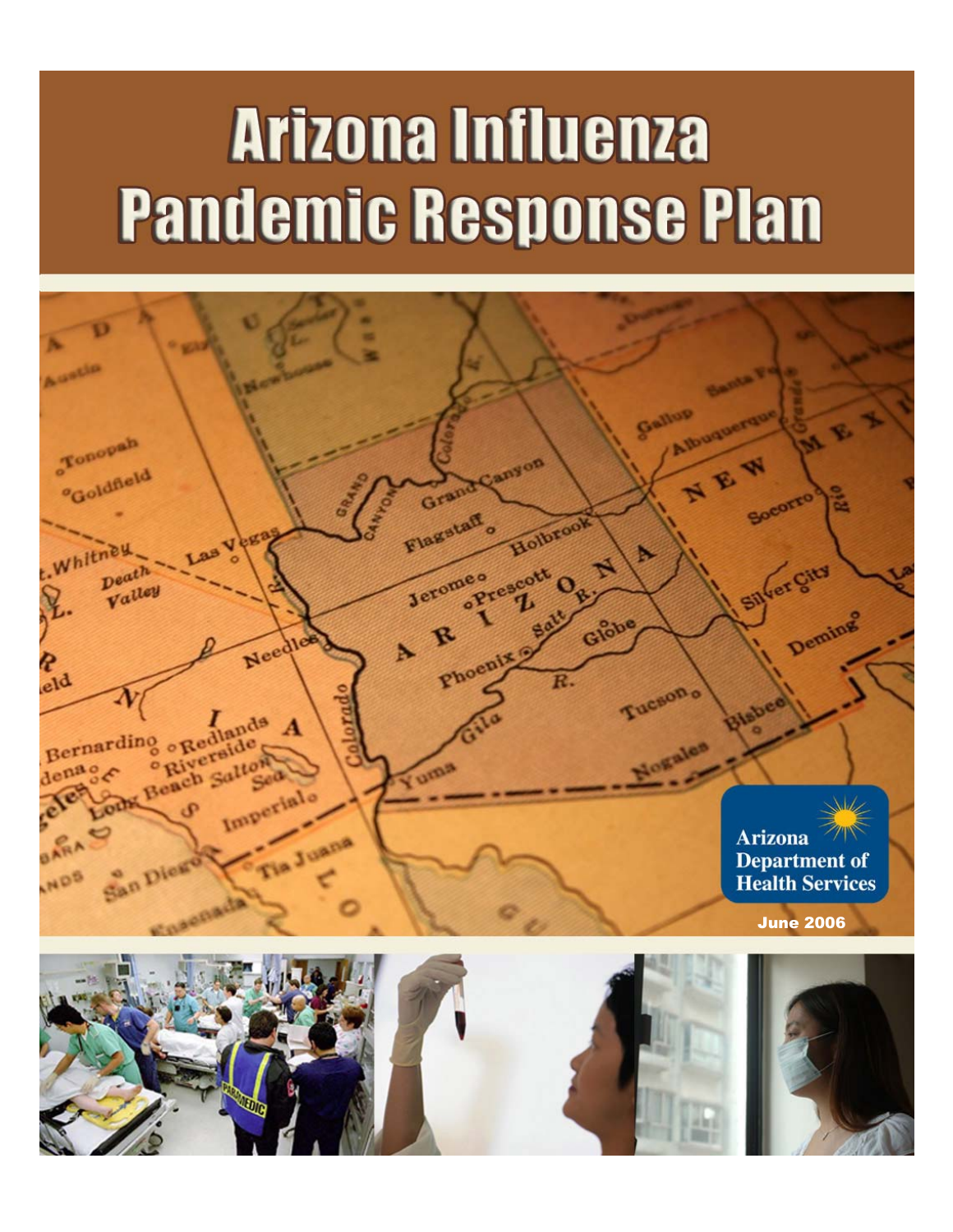

# Table of Contents

| 1.0  | <b>Executive Summary</b>                                      | 4       |
|------|---------------------------------------------------------------|---------|
| 2.0  | <b>Introduction and Background</b>                            | 5       |
| 2.1  | <b>Organization of the Plan</b>                               | 5       |
| 3.0  | <b>Situation and Assumptions</b>                              | 6       |
| 4.0  | <b>Concept of Operations</b>                                  | 7       |
| 4.1  | <b>Federal Guidance and Direction</b>                         | 8       |
| 4.2  | <b>Local Support</b>                                          | 8       |
| 4.3  | <b>Public Health Incident Management System (PHIMS)</b>       | 8       |
| 4.4  | <b>Statewide Emergency Response</b>                           | 8       |
| 4.5  | Liability                                                     | 9       |
| 4.6  | <b>Tribal Activities</b>                                      | 9       |
| 4.7  | <b>Border Activities</b>                                      | 10      |
| 4.8  | <b>Special Populations</b>                                    | 10      |
| 4.9  | <b>Executive and Arizona Regional Coordinating Committees</b> | 10      |
| 4.10 | <b>Response Activity Supplements</b>                          | $10-15$ |
| 4.11 | <b>Ethical Considerations</b>                                 | 16      |
| 5.0  | <b>Organizational Roles and Responsibilities</b>              | 16      |
| 5.1  | <b>State Government</b>                                       | 16      |
| 5.2  | <b>Local Government</b>                                       | 16      |
| 5.3  | <b>Federal Government</b>                                     | 17      |
| 5.4  | <b>Private Organizations/Volunteer Organizations</b>          | 17      |
| 6.0  | <b>Appendices</b>                                             | 18      |
| 7.0  | <b>Response Activity Supplements</b>                          | 18      |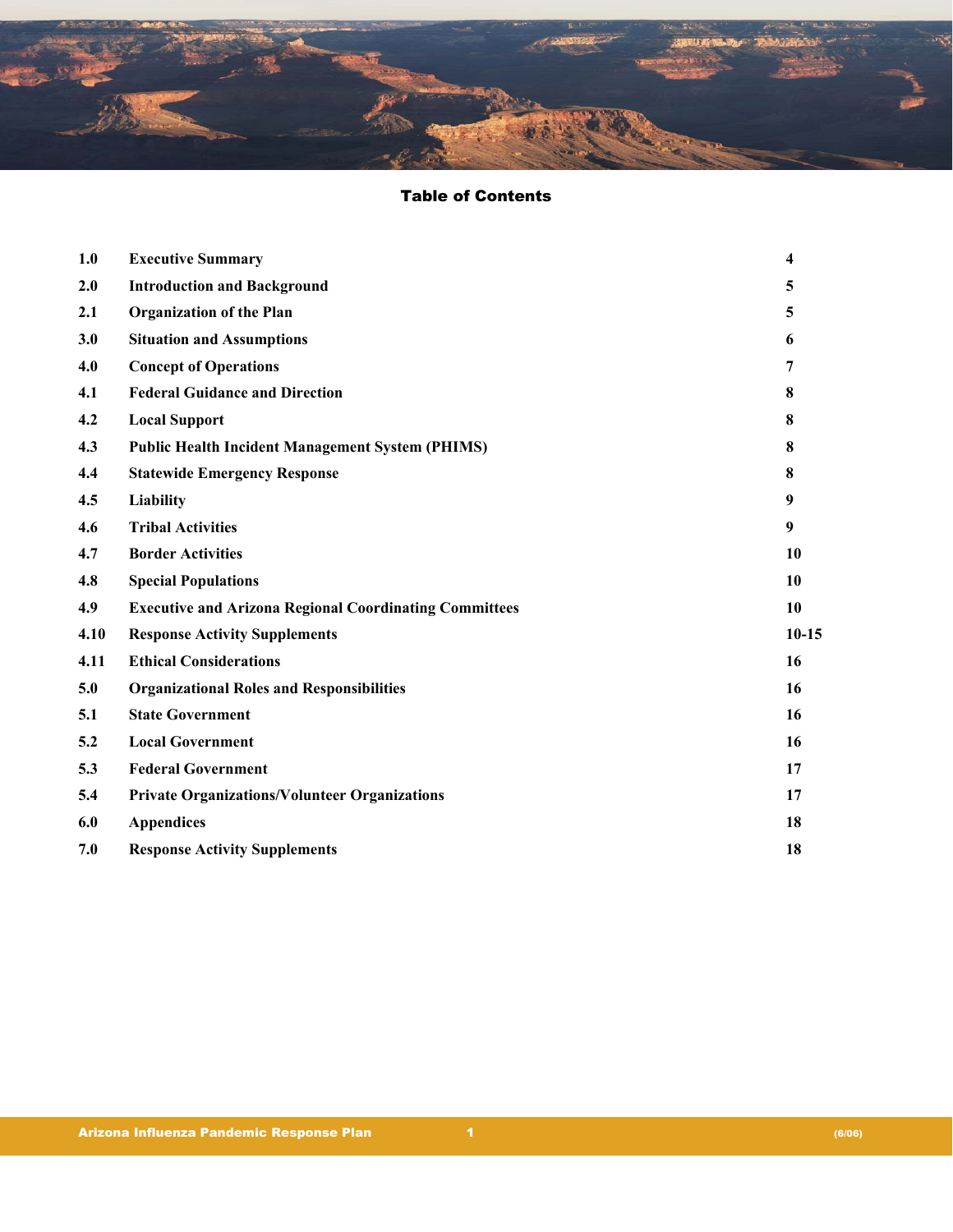

# **PRIMARY AGENCIES**

| State:         | Arizona Department of Health Services (ADHS)     |
|----------------|--------------------------------------------------|
| Federal:       | Centers for Disease Control and Prevention (CDC) |
| International: | World Health Organization (WHO)                  |

#### **SUPPORT AGENCIES**

| State:   | Arizona Division of Emergency Management (ADEM)  |
|----------|--------------------------------------------------|
|          | Office of Attorney General                       |
|          | Governor's Office                                |
|          | State Board of Funeral Directors and Embalmers   |
|          | Department of Agriculture                        |
|          | Department of Corrections                        |
|          | Department of Economic Security                  |
|          | Department of Administration                     |
| County:  | <b>Health Departments</b>                        |
|          | <b>County Hospitals</b>                          |
|          | <b>Emergency Management Departments</b>          |
|          | <b>Medical Examiners</b>                         |
| Local:   | Metropolitan Medical Response Systems            |
|          | <b>Incorporated Community Governments</b>        |
|          | <b>City Emergency Managers</b>                   |
| Federal: | Federal Emergency Management Agency (FEMA)       |
|          | U.S. Public Health Service (USPHS)               |
|          | Office of Emergency Preparedness (OEP)           |
|          | Centers for Disease Control and Prevention (CDC) |
|          | Indian Health Service (IHS)                      |
|          | Veterans Administration (VA) Medical Centers     |
|          | U.S. Department of Agriculture (USDA)            |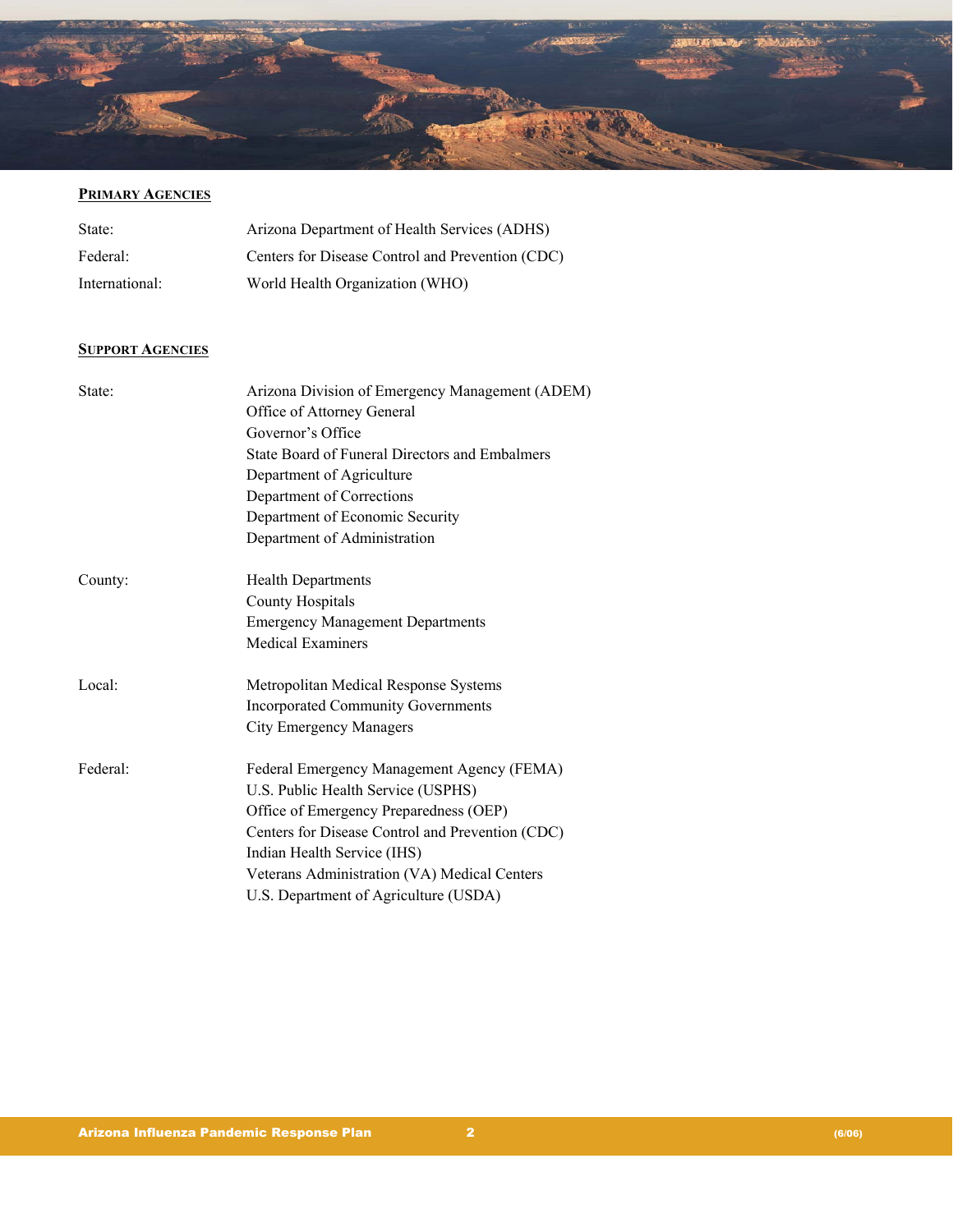

| Private:   | <b>Local Medical Facilities</b><br>Arizona Chapter of the American Academy of Pediatrics<br>Arizona Health Care and Hospital Association<br>Arizona Funeral Directors Association<br>Arizona Chapter of American College of Emergency Physicians<br>Arizona Medical Association<br>Arizona Infectious Disease Society<br>Arizona Osteopathic Medical Association<br>Arizona Chapter of the Emergency Department Nurses Association<br>Arizona Nurses Association<br>Association of Practitioners of Infection Control |
|------------|-----------------------------------------------------------------------------------------------------------------------------------------------------------------------------------------------------------------------------------------------------------------------------------------------------------------------------------------------------------------------------------------------------------------------------------------------------------------------------------------------------------------------|
| Volunteer: | American Red Cross<br>Critical Incident Stress Debriefing - Arizona Chapter<br>Arizona Voluntary Organizations Active in Disasters (AzVOAD)<br><b>Salvation Army</b><br>University of Arizona (medical/nursing/pharmacist/public health students)                                                                                                                                                                                                                                                                     |

Arizona Influenza Pandemic Response Plan 3 (6/06)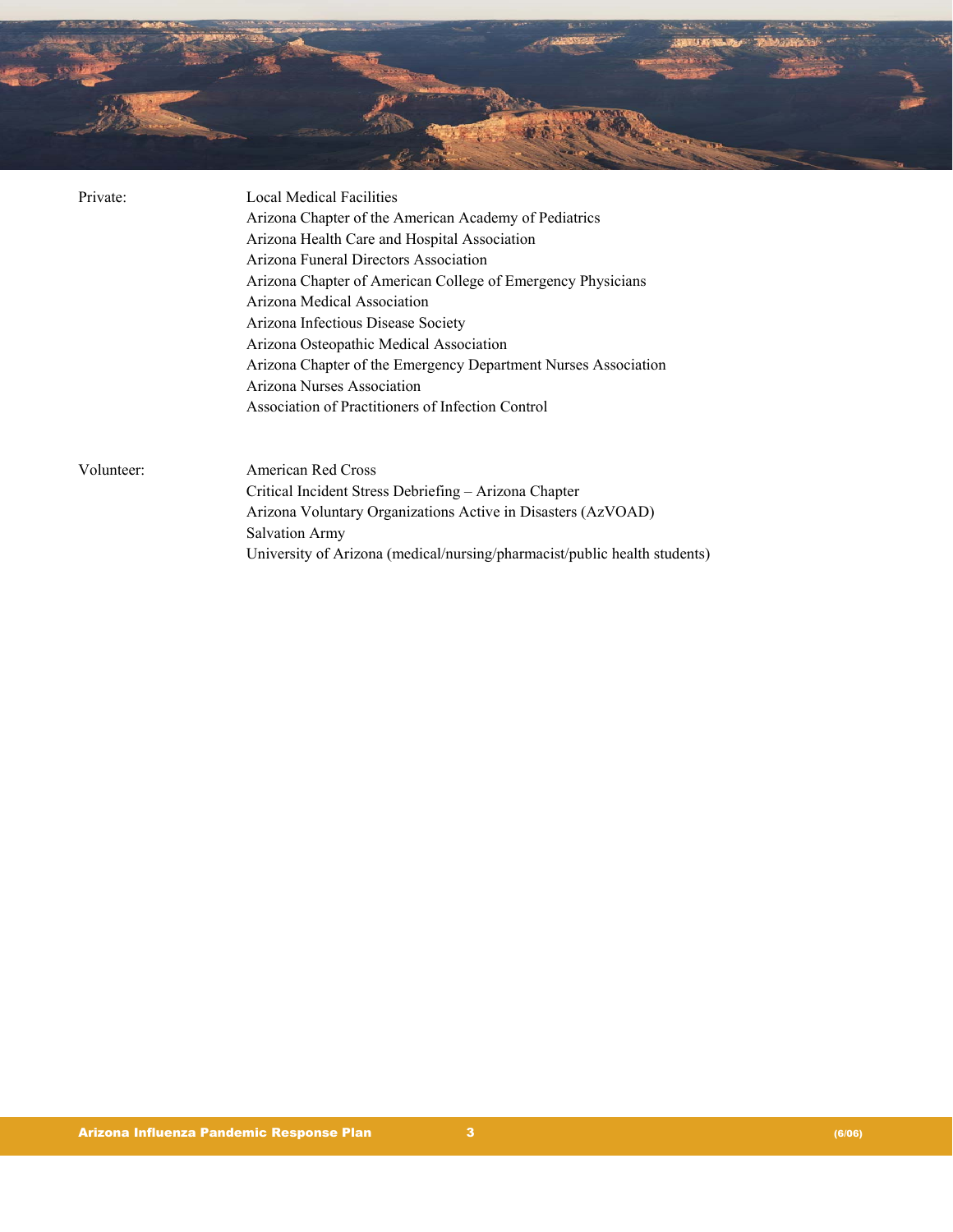

# 1.0 Executive Summary

It is likely that another influenza pandemic will occur sometime in the future. Arizona needs to be prepared for such an event. To lessen the impact of an influenza pandemic, the State of Arizona has created this Influenza Pandemic Response Plan to promote an effective response throughout the pandemic. The plan was originally crafted in 2000, through a coordinated effort of the Arizona Department of Health Services (ADHS), Arizona Division of Emergency Management (ADEM), local health departments and other partners and stakeholders. It is also an annex to the Arizona State Emergency Response and Recovery Plan (SERRP).

The United States Department of Health and Human Services (HHS) has incorporated the World Health Organization (WHO) Pandemic Planning Periods and Phases into its influenza pandemic response plan. These periods represent different levels of impact on society, based on the progression of a novel influenza virus and its potential to cause a pandemic; therefore, pandemic preparedness requires determining the appropriate capabilities, roles, and responsibilities needed to respond to the different periods. In keeping with the national model, the Arizona Influenza Pandemic Response Plan identifies responsible parties and prescribes necessary actions, based on the WHO/HHS pandemic periods.



While a pandemic response is primarily a public health response, many agencies, organizations, and private institutions will need to work in a coordinated and collaborative manner to ensure an effective overall response in Arizona:

- ADHS is the lead agency for preparedness and response to an influenza pandemic in Arizona.
- Local health departments (including county and tribal health departments) are the critical local response entities and should be the center of gravity for community level planning.
- Emergency management and homeland security agencies will be important for ensuring overall coordination of government resources.
- First responder agencies have important manpower and logistical resources that will be necessary for ensuring the safety of individuals and communities.
- Hospitals and health care institutions will be the frontline of a pandemic and are essential planning partners at the local and state level.
- Volunteer agencies are always important partners in emergency response activities.

These entities are addressed in this plan, and are encouraged to develop their own influenza pandemic response plans that coordinate with the Arizona Influenza Pandemic Response Plan.

The heart of the Arizona Influenza Pandemic Response Plan is the Response Activity Supplements. The Response Activity Supplements address the concepts listed below. These Supplements are subject-area specific and provide very detailed planning and response activities. The Response Activity Supplements are subject to change and will be updated with changes in planning assumptions, response capacities, or information on potential pandemic strains and subsequent disease.

*Surveillance and Epidemiology -*Arizona's influenza surveillance system, which monitors influenza activity in the state, will provide the surveillance data needed to guide response efforts during a pandemic.

*Laboratory Diagnostics -* The capability of identifying pandemic influenza viruses depends not only on rapid detection and characterization but also on strong partnerships between clinical and public health laboratories.

*Health Care Coordination and Surge Capacity -* The health care system in Arizona will experience significant strains on its resources during a pandemic; preparedness for which includes surge capacity and mortuary issues.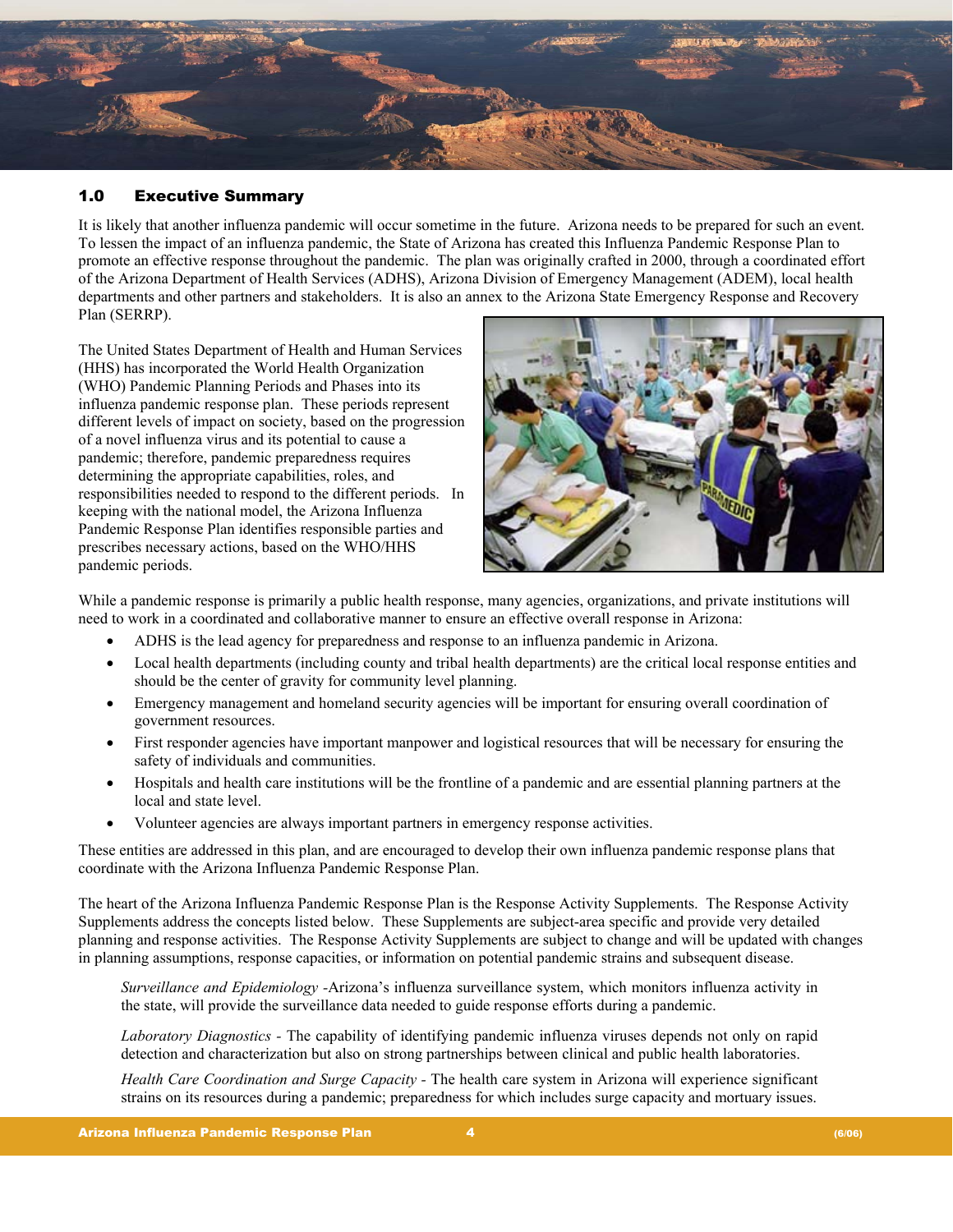

*Infection Control -* The ability to limit transmission of the influenza virus already exists in the health care settings – the appropriate and thorough application of infection control measures.

*Clinical Guidelines -* Early identification and appropriate medical intervention are essential for patients who present with suspect pandemic influenza symptoms.

*Vaccine and Antiviral Distribution and Use -* During a pandemic, vaccines and antivirals may or not be effective or available, will likely be in short supply and will have to be allocated on a priority basis.

*Community and Travel-Related Disease Control -* Public health interventions, such as quarantine and social distancing, will be necessary during a pandemic to slow the transmission of disease in the community.

*Public Health Communications -* Response officials will need to provide accurate and timely coordinated

messages to the public leading up to, and during, a pandemic; an informed public is an asset to the overall response.

*Workforce Support -* Response agencies and organizations need to ensure the safety and well being of response personnel to ensure and sustained and effective response

*Influenza Pandemic Information Management -* Information management is the central nervous system of a complex response system, and a pandemic presents many needs for capturing, analyzing and sharing information.

*Guidance for County and Tribal Health Departments -* This guidance is designed to help spotlight important planning and response activities that are necessary at the local health department level.



Arizona has many facets: an international border, numerous Indian Nations, diverse and rich cultures, a rural vs. urban health care divide, a collaborative emergency response structure, and both a strong sense of community and rugged individualism. Understanding and appropriately addressing these facets will allow Arizona to be as prepared as possible for the unthinkable.

#### 2.0 Introduction and Background

Influenza pandemics struck three times in the  $20<sup>th</sup>$  century causing varying degrees of increased illness and death over annual influenza outbreaks. Of particular note is the 1918 Pandemic, oft referred to as the Spanish Flu, where upwards of 50 million people died around the world and untold number of illnesses along with catastrophic disruption to society as a whole. It is likely that another influenza pandemic will occur sometime in the future. The State of Arizona needs to be prepared for such an event.

According to the World Health Organization (WHO), "An influenza pandemic (or global pandemic) occurs when a new influenza virus subtype appears, against which no one is immune." In past pandemics, influenza viruses have spread worldwide within months, and are expected to spread even more quickly given modern travel patterns. There may be as little as one to six months warning before outbreaks begin in the United States. Outbreaks are expected to occur simultaneously, preventing shifts in resources that commonly occur in other natural disasters. An influenza pandemic is considered to be a high-probability event, and some experts consider it to be inevitable.

In Arizona, an influenza pandemic would result in numerous persons ill with influenza. The number of persons hospitalized would exceed the capacity of these institutions. Additionally, the number of deaths due to influenza like illness (ILI) would rise above regular influenza season rates. The Arizona Influenza Pandemic Response Plan was developed to promote an effective and coordinated response, from the interpandemic period through the end of the pandemic period.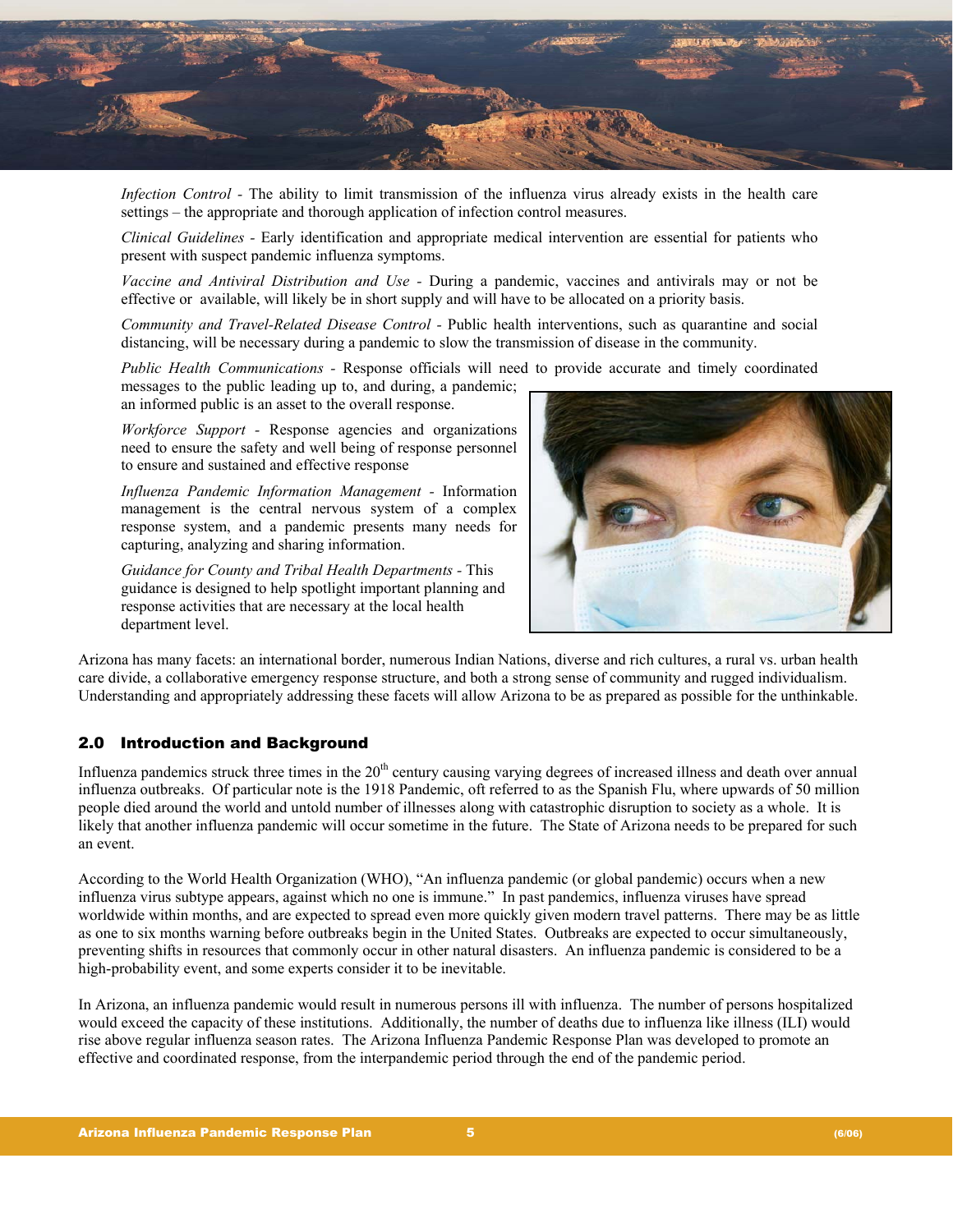

To prepare for the next pandemic, public health officials from around the world have initiated the planning process. The development of Arizona's plan is a coordinated effort and is based on the U.S. Department of Health and Human Services' *Pandemic Influenza Plan, November 2005 <http://www.hhs.gov/pandemicflu/plan/>*and the *Pandemic Influenza Incident Annex*  to the *State Emergency Response and Recovery Plan (SERRP)*.

# 2.1 Organization of the Plan

This plan is an Annex to the Arizona Department of Health Services Emergency Response Plan. The response activities will be carried out in collaboration with the Arizona Division of Emergency Management and local health departments and other local, state and federal agencies and organizations.

International and national pandemic planning is divided into four periods and a total of six phases that range from the absence of a new virus subtype to resolution of the pandemic. The periods are:

- **Interpandemic (Phases 1 and 2)**
- **Pandemic Alert (Phase 3, 4 and 5)**
- **Pandemic (Phase 6)**
- **Postpandemic**

See Appendix B for definitions of the phases within the periods listed.

The Arizona plan follows the WHO phase guidelines and the national HHS model of prescribing necessary activities and identifying responsible parties by the first three periods containing six phases. The main plan provides a general overview of the ADHS response followed by 13 subject specific supplements.

# 3.0 Situation and Assumptions

The development of the Arizona Influenza Pandemic Response Plan is based on the following assumptions:

- An influenza pandemic is likely to occur sometime in the future.
- A new virus subtype will likely emerge in a country other than the United States, although a novel strain could first emerge in the United States.
- Although there may be isolated pockets, the pandemic could affect all geographic areas of the state.
- When the pandemic occurs, vaccines and medicines will be in short supply and will have to be allocated on a priority basis.



- The federal government has assumed responsibility for devising a liability program for vaccine manufacturers and persons administering the vaccine.
- Arizona's temporary residents, winter visitors, migrant workers and tourists will create a potential vaccination target population of nearly double that of the permanent resident population.
- The emergency response element will require the substantial interaction of state and local agencies in addition to the local health departments.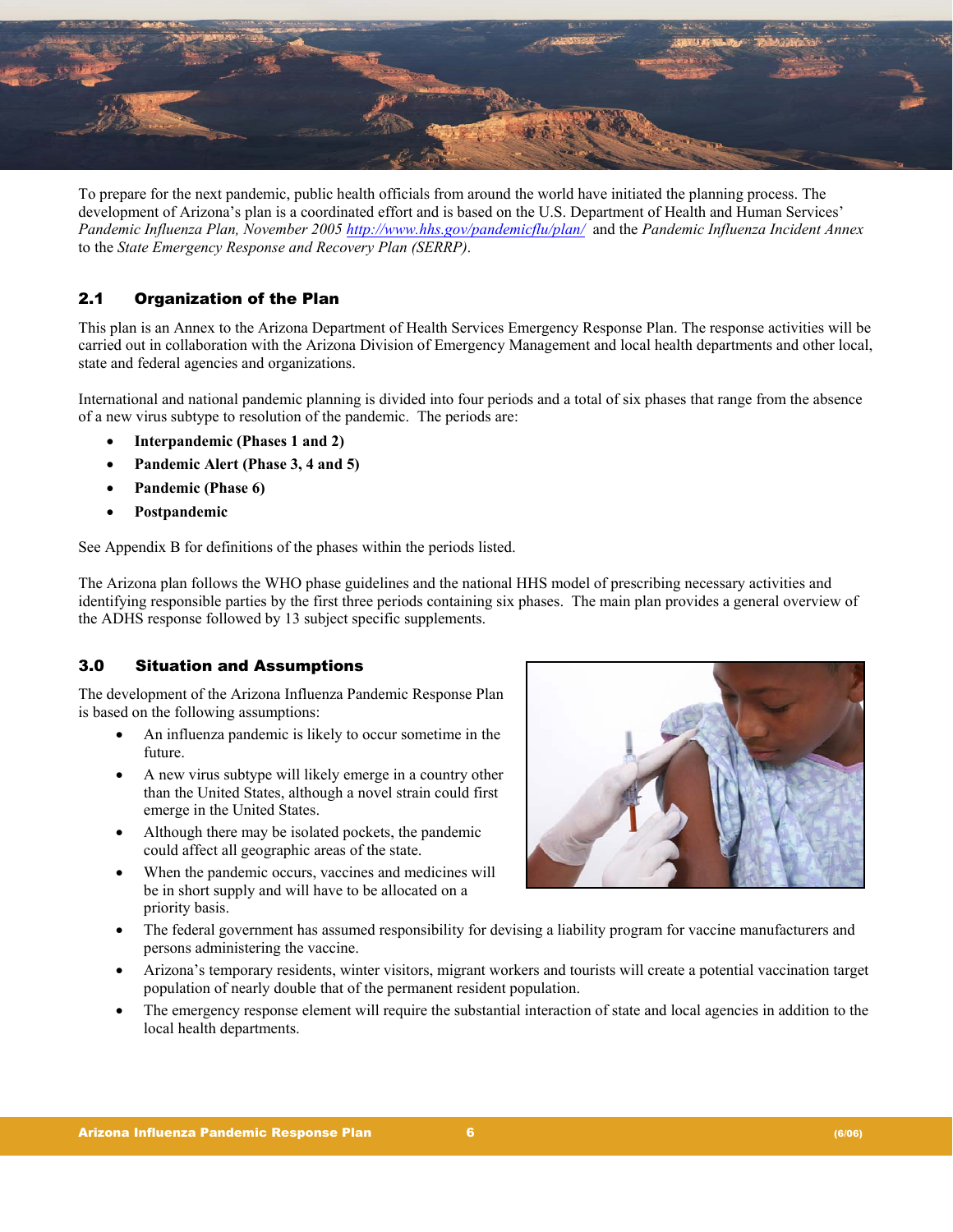

- Response to the demand for services will require non-standard approaches, including:
	- o Discharge of all but critically ill hospital patients
	- o Expansion of hospital capacity by using all available space and equipment on the hospital campus
	- o Adjust patient-to-hospital staff ratio
	- o Recruitment of volunteers who can provide custodial services under the general supervision of health and medical workers
	- o Relaxation of practitioner licensure requirements as deemed appropriate
	- o Utilization of general purpose and special needs shelters as temporary health facilities.
	- o Expansion of mortuary services capacity
- The federal government has assumed responsibility for developing "generic" guidelines and information templates, including fact sheets, triage and treatment of influenza patient protocols, and guidelines for the distribution and use of antiviral agents that can be modified at the state and local level. Until these are developed and available, the state has the responsibility to develop such guidelines for its citizens.
- Secondary bacterial infections following influenza illness may stress antibiotic supplies.

## 4.0. Concept of Operations

The Pandemic Flu response strategy involves the following elements:

- Federal guidance and direction
- Local support
- Public Health Incident Management System (PHIMS)
- Statewide Emergency Response
- **Liability**
- Tribal Activities
- **Border Activities**
- Special Populations
- Executive and Regional Planning Committees
- Response Activity Supplements
	- 1. Surveillance and Epidemiology
	- 2. Laboratory Diagnostics
	- 3. Health Care Coordination and Surge Capacity
	- 4. Infection Control
	- 5. Clinical Guidelines
	- 6. Vaccine Distribution and Use
	- 7. Antiviral Drug Distribution and Use
	- 8. Community Disease Control and Prevention
	- 9. Managing Travel-Related Risk of Disease Transmission
	- 10. Public Health Communications
	- 11. Workforce Support: Psychosocial Considerations and Information Needs
	- 12. Influenza Pandemic Information Management
	- 13. Guidance for County and Tribal Health Departments

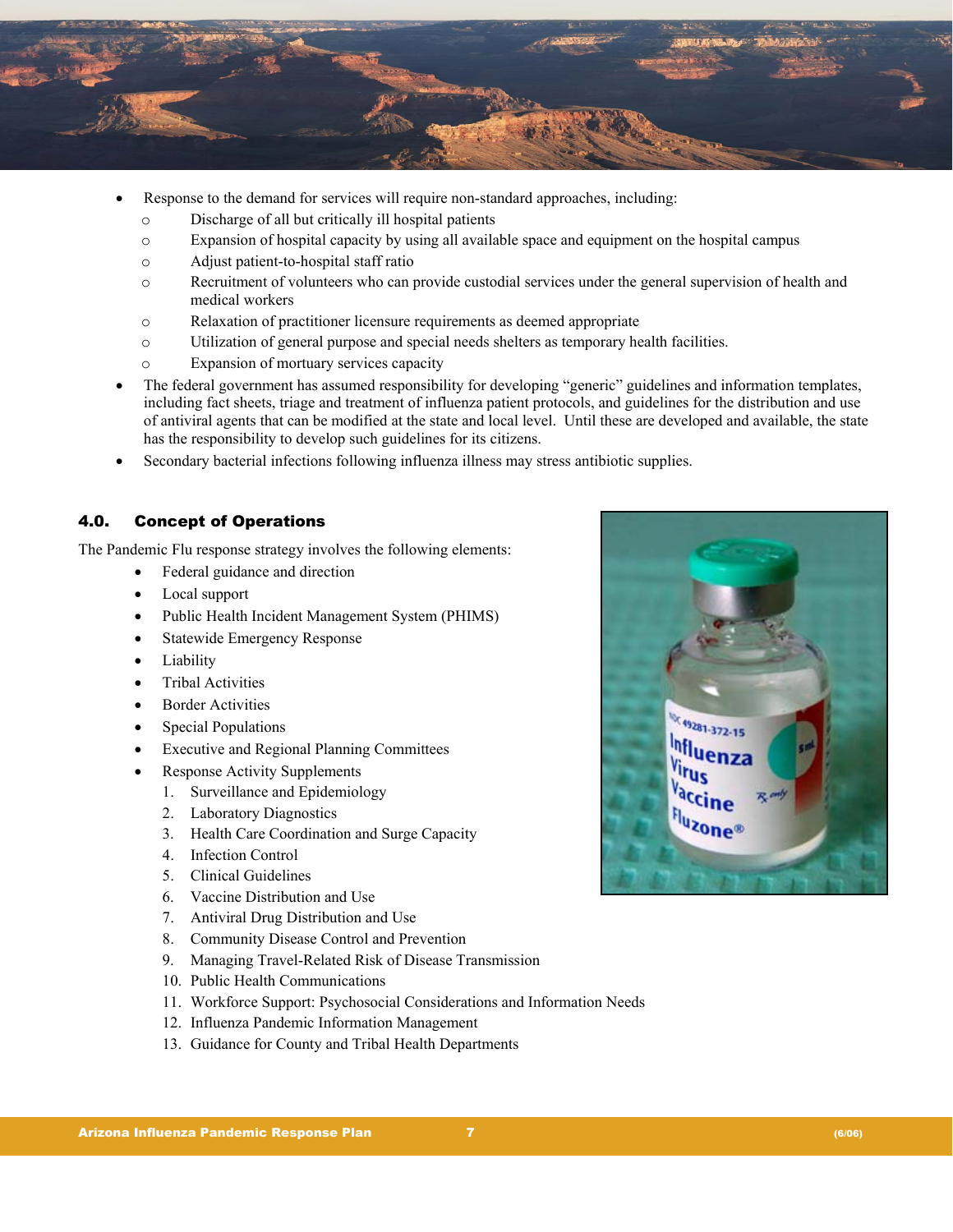

# 4.1 Federal Guidance and Direction

As the pandemic develops, the World Health Organization (WHO) will notify the Centers for Disease Control and Prevention (CDC) and other national health agencies on the progress of the pandemic. CDC will communicate with ADHS and other state and territorial health departments about pandemic stages, information about the virus (laboratory findings), vaccine availability, recommendations for prioritizing vaccine and antivirals/antibiotics, national response coordination and other recommended strategies for pandemic detection, control and response. ADHS serves as the main conduit for communications with the CDC for all statewide parties.

# 4.2 Local Support

There is integration between local and state emergency management structure. The primary response is at the local level with coordination and support from ADHS. Local health departments (LHDs) (including county and tribal health departments) will carry out the components of the pandemic flu response in their communities. Each county is expected to have its own pandemic flu plan that is consistent with the Department's plan. Necessary local health department actions are detailed in the Response Activity Supplements. Examples of local health departments' activities include: conducting flu surveillance in their jurisdictions; distributing and administering flu vaccine, if available; and responding to all crises in their jurisdiction, such as health care facility surge capacity, public inquiry and media requests, etc.

ADHS will provide support to the local health departments if their resources are exceeded. Additionally, ADHS will provide regular updates on pandemic status and response activities to the local health departments, through conference calls, Secure Integrated Response Electronic Notification (SIREN) (see Supplement 12) postings, health alerts and other avenues.

# 4.3 Public Health Incident Management System (PHIMS)

The ADHS incident management structure used in the Department is the "Public Health Incident Management System," or PHIMS, as described in the ADHS Public Health Emergency Response Plan. Please refer to Appendix C – PHIMS Description. This structure is compliant with the National Incident Management System (NIMS) and is in place but inactivated during normal day-to-day operations. In the event of an emergency or when activities become overwhelming, the Director, will assign an Incident Commander within Public Health Services to coordinate the Department's activities and report to the command staff. The command staff and the Incident Commander work together to keep the Agency Administrator (Director) well informed. It is also essential to coordinate with the local health departments and other agencies.

The PHIMS command staff will devise the overall structure and responsibilities of "command and control" operations. The command staff will oversee planning, response, recovery, and mitigation efforts.

# 4.4 Statewide Emergency Response

If the Governor declares a State of Emergency, the State's emergency management structure is put into place (refer to the State Emergency Response and Recovery Plan (SERRP)) www.dem.state.az.us/preparedness/SERRP/SERRP\_Layout\_Index.html According to the *Pandemic Influenza Incident Annex* of the SERRP, the ADHS is listed as the primary agency and will provide the Incident Commander to oversee all of the statewide activities. ADEM will operate the State Emergency Operations Center (SEOC) and provide other logistical support. ADHS and ADEM will work together, in conjunction with local health departments, local emergency management, and other partners and stakeholders. The responsibilities of agencies will increase with each successive stage of the pandemic.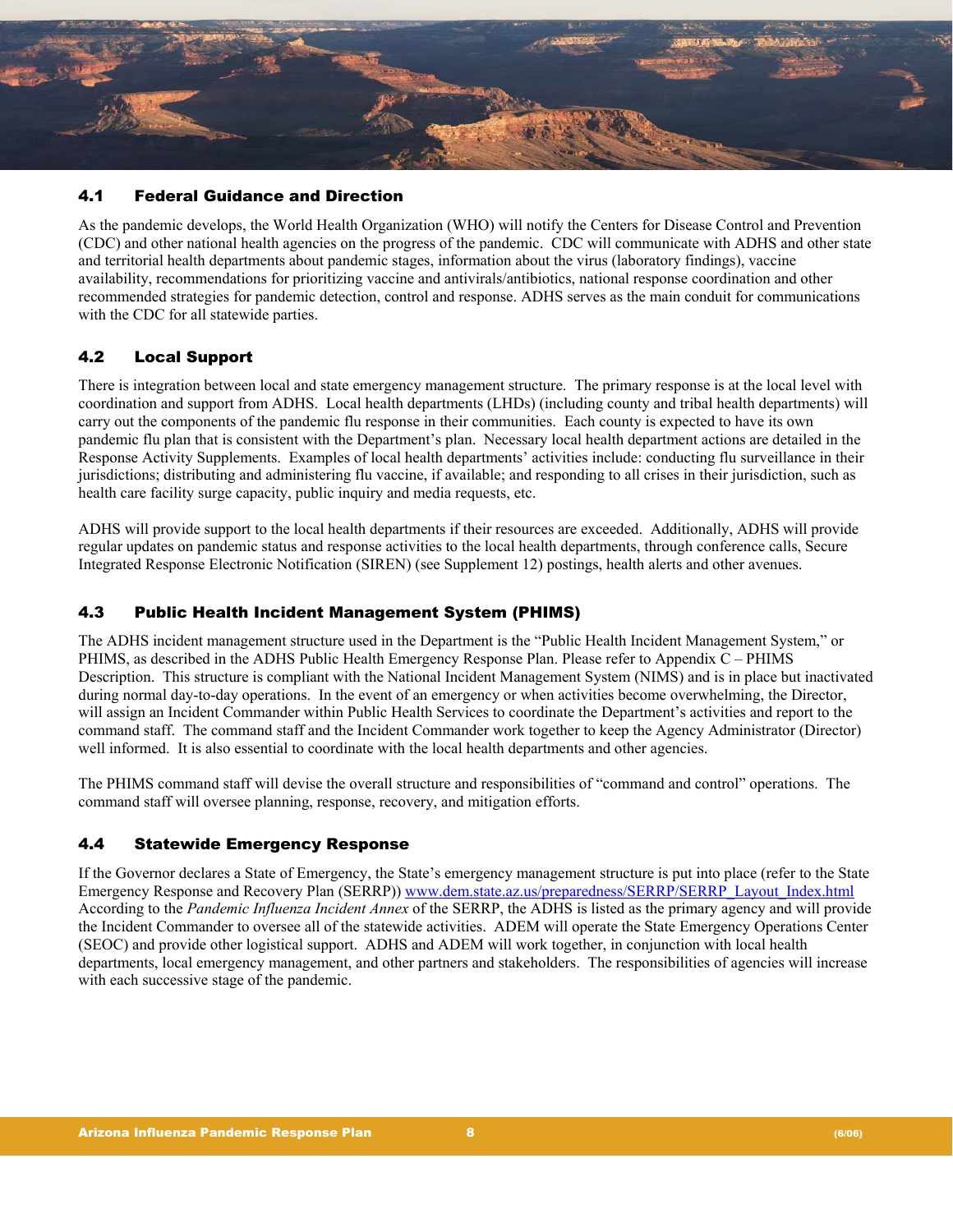

In addition to the SERRP, which is designed to provide support to the State's counties and cities, each State agency has written a Business Continuity Plan (BCP). The goal of the BCP is to assist each state agency to prepare for, mitigate, respond to and recover from an emergency event capable of either causing significant injuries to employees or the public or disrupting normal business operations and damaging the environment. The BCP strategic planning process began several years ago and as of 2006 has entered into a third phase of planning. This level emphasizes that each agency identify its critical business functions and identify or establish interdependency among agencies to support the resumption of these functions. The highly infectious characteristics of an influenza pandemic represent an incident that could limit the available workforce and have a substantial effect on these services.

# 4.5 Liability

There are several state references to the liability of volunteers in the event of a state of war emergency or a state of emergency. (for Federal, see Authorities in Appendix D)

Under ARS § 26-310 Use of Professional Skills, during a state of war emergency or state of emergency, any person holding any license, certificate, or other permit issued by any state evidencing the meeting of qualifications of such state for professional skills may render aid involving such skill to meet the emergency as fully as if such license had been issued in this state.

Under ARS § 23-901.06 Volunteer Workers, In addition to persons defined as employees under section 23-901, volunteer workers of a county, city, town, or other political subdivision of the state may be deemed to be employees and entitled to the benefits provided by this chapter upon the passage of a resolution or ordinance by the political subdivision defining the nature and type of volunteer work and workers to be entitled to such benefits. The basis for computing compensation benefits and premium payments shall be four hundred dollars per month.

Under ARS § 26-314, Immunity of state, political subdivisions and officers, agents and emergency workers; limitation rules, The Department, (ADHS) or any other state agency, will not be liable for any claim based upon the exercise or performance, or the failure to exercise or perform, a discretionary function or duty by an emergency worker, engaging in emergency management activities or performing emergency functions. This state and its departments, agencies, boards and commissions and all other political subdivisions that supervise or control emergency workers engaging in emergency activities or emergency functions are responsible for providing for liability coverage, including legal defense, of an emergency worker if necessary. Coverage provided if the emergency worker is acting within the course and scope of assigned duties and is engaged in an authorized activity, except for actions of willful misconduct, gross negligence or bad faith.

# 4.6 Tribal Activities

For several years, preparedness activities and coordination have taken place among ADHS, the Arizona tribes, Indian Health Service, county health departments and the Intertribal Council of Arizona (ITCA). This includes writing response plans, attending training opportunities and furthering the development of mass vaccination strategies and resources. Due to the varied nature of public health services for the 21 different Indian Nations in Arizona (e.g., tribal health agency-only, IHS-only, tribal agency-IHS combination), this plan does not provide specific response actions at the tribal level. ADHS is completing an additional supplement (Supplement 13) which provides general guidance for both county and tribal health agencies to assist these entities in the creation of their respective plans.

The Indian Health Service (IHS) Area Offices are in the process of completing their influenza pandemic response plans. In turn, each Service Area will develop a plan for their respective facility.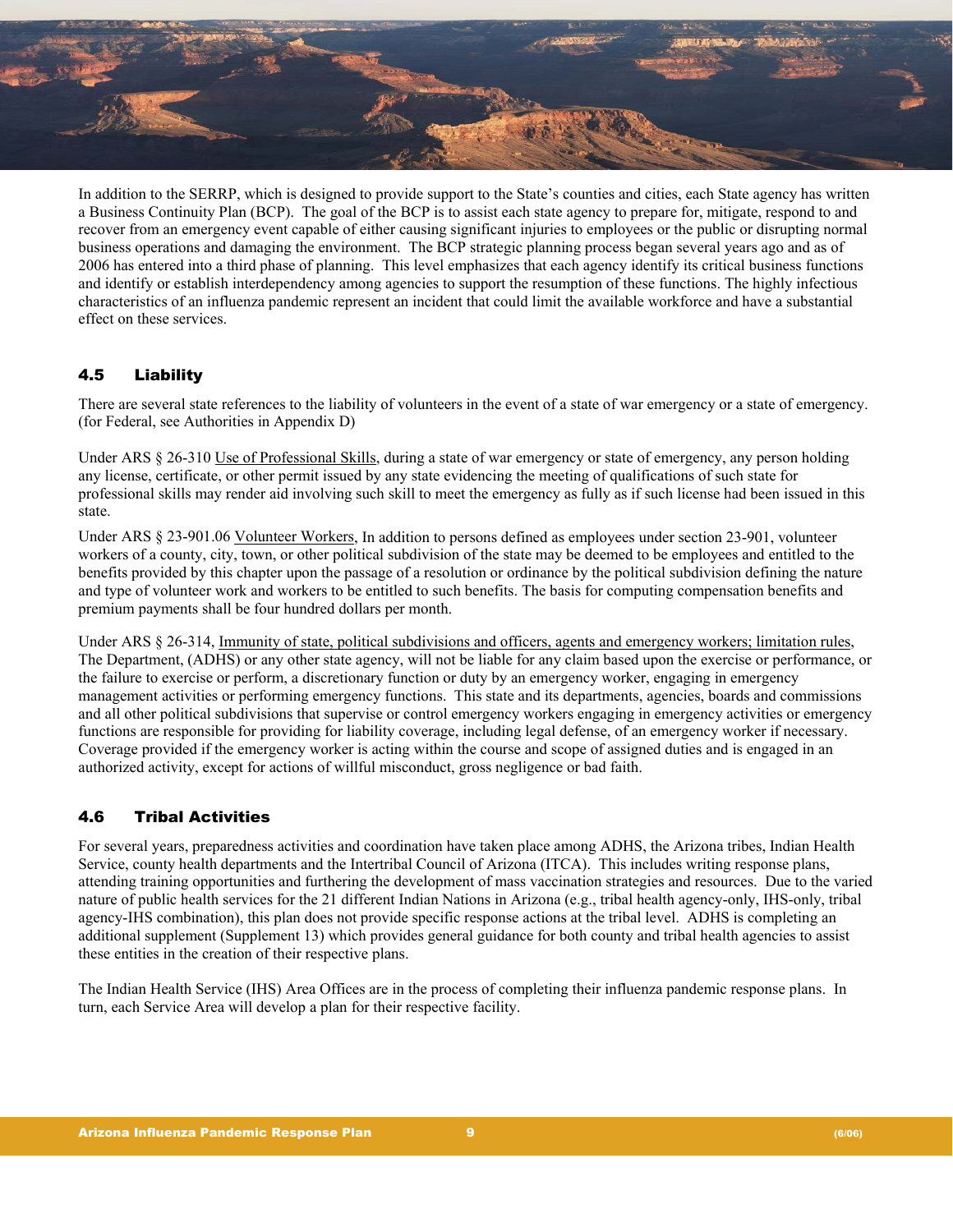

# 4.7 Border Activities

In the event of a Binational public health emergency, the ADHS Office of Border Health (OBH) serves as the conduit for communication and coordination with the Sonoran state health department. The OBH shares disease surveillance information with the Secretaria de Salud de Sonora (Sonoran State Health Department), specifically with the State Epidemiologists, as well as with local border health authorities via secure email, telephone, and/or fax.

The OBH is instrumental in coordinating Binational emergency preparedness and response planning with the Arizona border county Health Departments, the Tohono O'odham Nation, Indian Health Services, and the Sonora State and municipal health

departments in the Arizona-Sonora border region. The OBH is currently conducting SIREN training with the State and local health department personnel in Sonora to improve Bi-national disease surveillance, communication and emergency preparedness and planning coordinating efforts through increased utilization of SIREN. OBH is also coordinating planning with U.S. Border Patrol.

# 4.8 Special Populations

In April of 2005, ADHS completed a study that covered demographics and effective risk communication needs of special populations in Arizona

(<http://www.azdhs.gov/phs/edc/edrp/es/pdf/adhsspecialpopstudy.pdf>). Special populations include those persons who are physically disabled, mentally impaired, the elderly, those that live in rural communities or whose primary language is not English. Commonly used methods of risk communication may not reach or have little impact among these persons and therefore more creative measures are needed. Accurate translation of risk communication materials and use of community agencies and spokespersons to provide key messages were among those approaches identified that would be effective to communicate to various special needs populations.



# 4.9 Executive and Arizona Regional Coordinating Committees

The State Epidemiologist and the Chief of Public Health Preparedness are the ADHS co-chairs of the ADHS Executive Pandemic Planning Committee. This committee is comprised of members from the following Bureaus: Epidemiology and Disease Control, State Laboratory, Emergency Preparedness and Response (BEPR), and Public Information. BEPR will ensure that the Arizona Influenza Pandemic Response Plan is maintained, reviewed, and revised annually.

The Arizona Regional Coordinating Committee planning meetings are coordinated with the Public Health Region meetings. There are four regions and the meetings are held quarterly. Participants in the region meetings include public health, emergency medical services (EMS), emergency management and local hospitals.

#### 4.10 Response Activity Supplements

The heart of the Arizona Influenza Pandemic Response Plan is the Response Activity Supplements. The following gives general information about concepts and activities in the Response Activity Supplements, which are attached to this plan following the Appendices. These Supplements are subject-area specific and provide very detailed planning and response activities. The activities listed are subject to change and will be updated with changes in planning assumptions, response capacities, or information on potential pandemic strains and subsequent disease.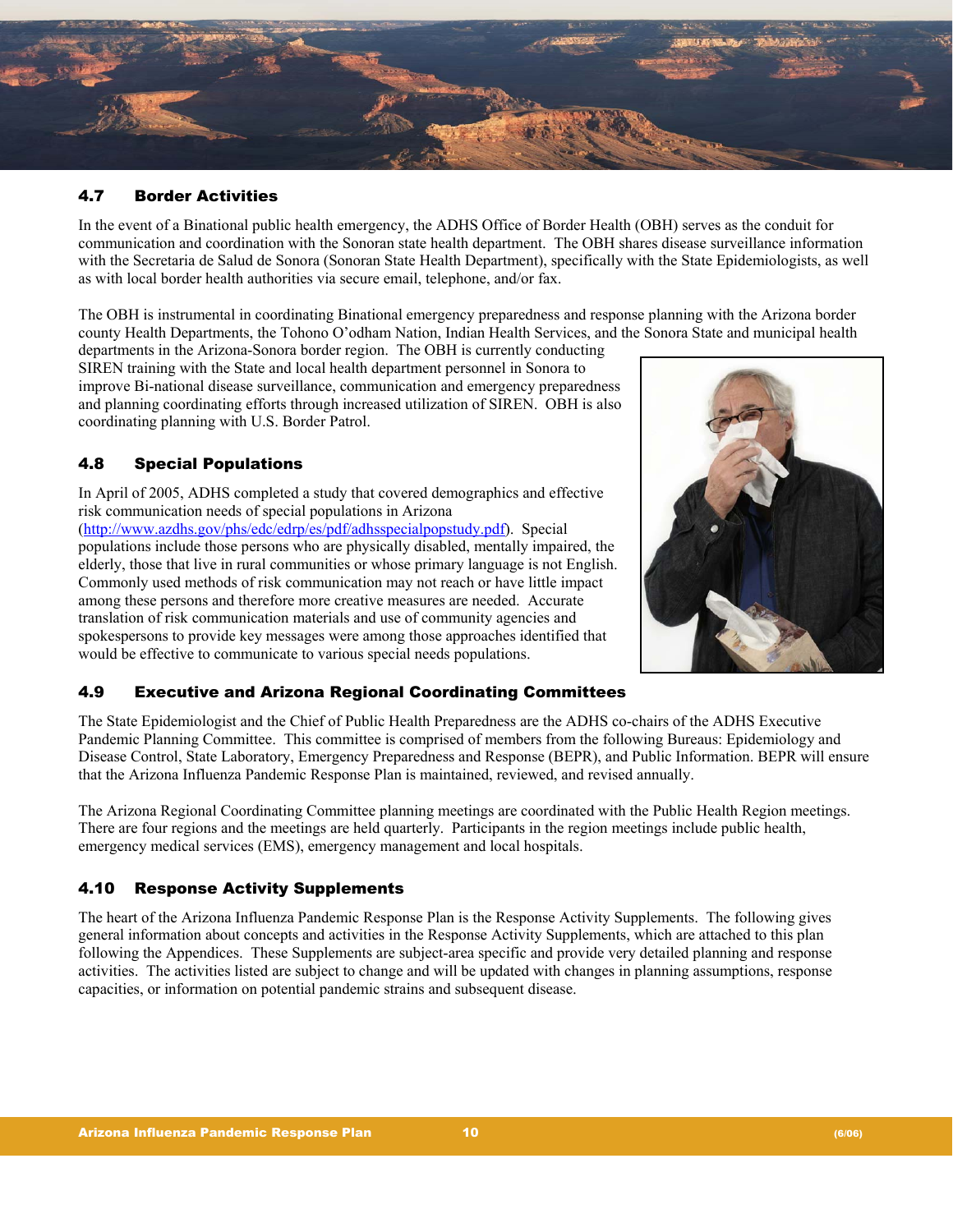

# 4.10a Supplement 1: Surveillance and Epidemiology

Arizona's influenza surveillance system, which monitors influenza activity in the state, will provide the surveillance data needed to guide response efforts during a pandemic. Supplement 1 provides a summary of influenza surveillance activities conducted during normal influenza seasons as well as proposed enhancements to surveillance that would be implemented in the event of a pandemic.

| Period                       | <b>Primary Actions</b>                                                                                                                     |
|------------------------------|--------------------------------------------------------------------------------------------------------------------------------------------|
| Interpandemic/Pandemic Alert | Virologic surveillance during interpandemic influenza season                                                                               |
|                              | Disease surveillance during interpandemic influenza season<br>Surveillance for novel strains of influenza during the Pandemic Alert Period |
|                              | Veterinary Surveillance                                                                                                                    |
|                              | Preparedness planning for virologic and disease surveillance during a pandemic                                                             |
|                              | Management of patients infected with novel strains of influenza and their contacts                                                         |
| Pandemic                     | Enhanced surveillance                                                                                                                      |
|                              | Scaled-back surveillance                                                                                                                   |

# 4.10b Supplement 2: Laboratory Diagnostics

The public health laboratory is a critical component of the overall public health response to an influenza pandemic. The capability of differentiating common influenza from pandemic influenza depends upon the rapid detection and characterization that is available only at public health laboratories. Supplement 2 identifies the role of clinical and hospital laboratories and the State Public Health Laboratory as well as recommended activities.

| Period                       | Primary Actions                                                      |
|------------------------------|----------------------------------------------------------------------|
| Interpandemic/Pandemic Alert | Laboratory support for seasonal influenza surveillance               |
|                              | Laboratory testing for novel influenza subtypes                      |
|                              | Laboratory planning to support the response to an influenza pandemic |
| Pandemic                     | Laboratory support for disease surveillance                          |
|                              | Laboratory support for clinicians                                    |
|                              | Biocontainment procedures                                            |
|                              | Occupational health issues for laboratory workers                    |

# 4.10c Supplement 3: Health Care Coordination and Surge Capacity

The health care system in Arizona will experience significant strains on its resources during a pandemic. Supplement 3 describes the planning and actions necessary for the provision of care in hospitals and other health care settings including surge capacity and mortuary issues.

| Period                       | Primary Actions                                            |
|------------------------------|------------------------------------------------------------|
| Interpandemic/Pandemic Alert | Provision of care in hospitals                             |
|                              | Provision of care in non-hospital settings                 |
| Pandemic                     | Activating the facility's influenza pandemic response plan |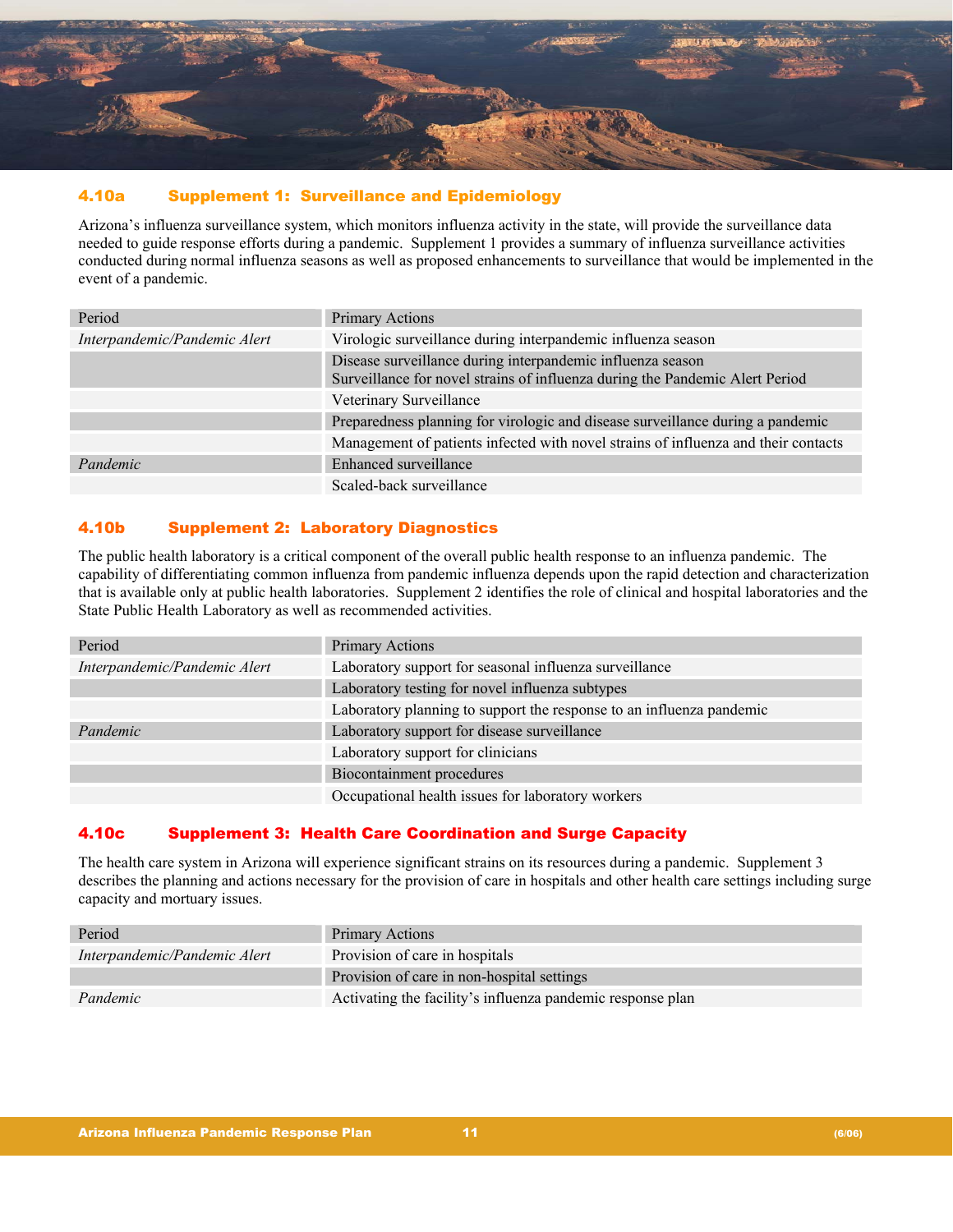

# 4.10d Supplement 4: Infection Control

The ability to limit transmission of the influenza virus in health care settings will rely heavily on the appropriate and thorough application of infection control measures. Supplement 4 provides guidance to health care and public health partners on the basic principles of infection control including personal protective equipment for limiting the spread of pandemic influenza.

Primary Information and Recommendations: Basic infection control principles for preventing the spread of pandemic influenza in health care settings Management of infectious patients Infection control practices for health care personnel Occupational health issues Reducing exposure of persons at risk for complications of pandemic influenza Health Care setting specific guidance Care of pandemic influenza patients in the home Care of pandemic influenza patients at alternative sites Infection control in schools and workplaces Infection control in community settings

# 4.10e Supplement 5: Clinical Guidelines

The role of clinical guidelines magnifies itself during a pandemic from its use during a normal influenza season but involves the same components. Early identification and appropriate medical intervention are essential. Supplement 5 focuses on the initial screening, assessment and management of patients who present from the community with fever and/or respiratory symptoms during the pandemic periods.

| Period                       | <b>Primary Actions</b>                                                      |
|------------------------------|-----------------------------------------------------------------------------|
| Interpandemic/Pandemic Alert | Criteria for evaluation of patients with possible novel influenza           |
|                              | Initial management of patients who meet the criteria for novel influenza    |
|                              | Management of patients who test positive for novel influenza                |
|                              | Management of patients who test positive for seasonal influenza             |
|                              | Management of patients who test negative for novel influenza                |
| Pandemic                     | Criteria for patients with possible pandemic influenza                      |
|                              | Initial management of patients who meet the criteria for pandemic influenza |
|                              | Clinical management of pandemic influenza patients                          |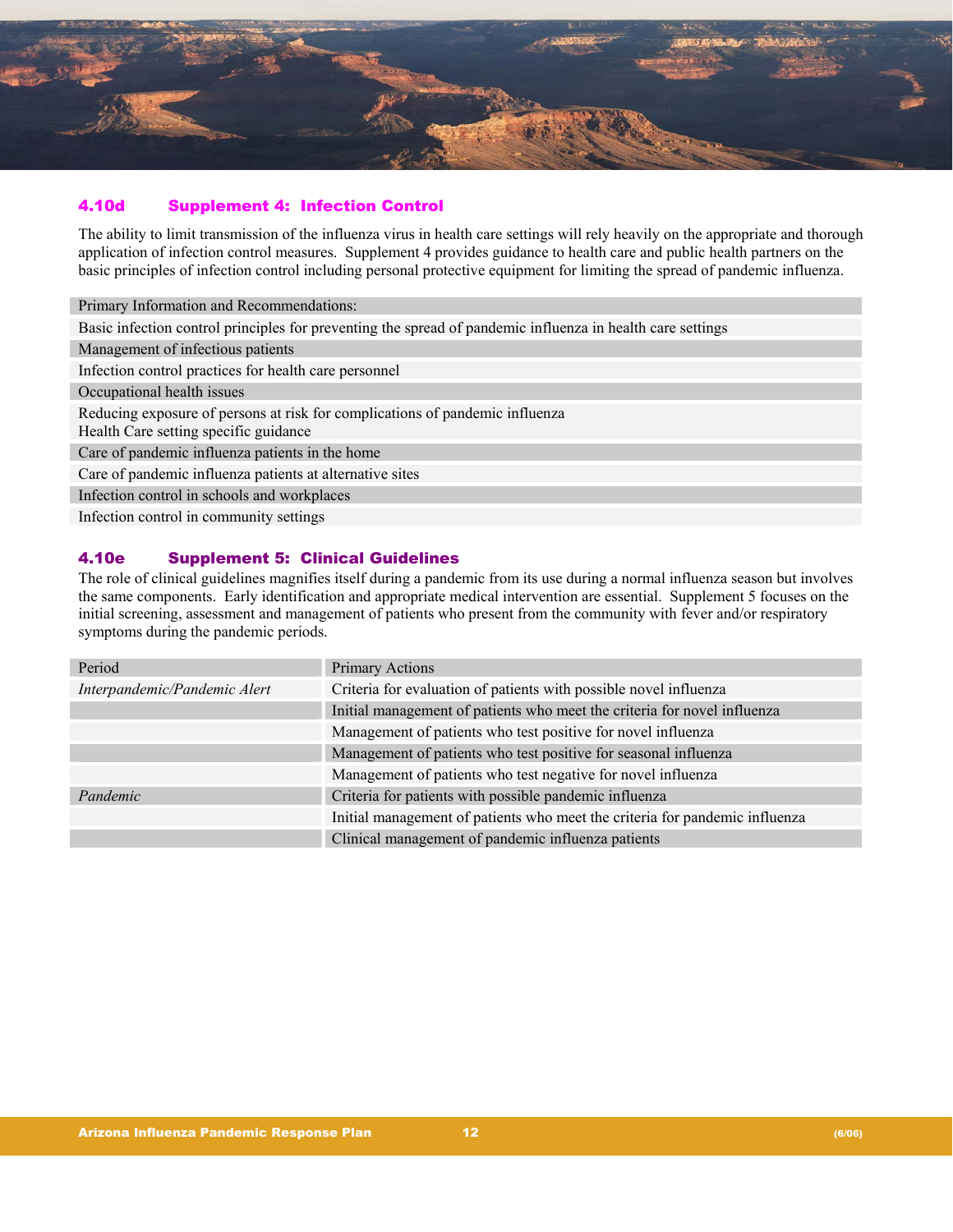

# 4.10f Supplement 6: Vaccine Distribution and Use

Before an influenza vaccine that is effective against the circulating pandemic virus strain is made available, criteria for its use must be established based upon scientific information as well as projections of available supply. Supplement 6 provides actions and recommendations to state and local partners and other stakeholders on planning for the different elements of a pandemic vaccination program.

| Period                       | Primary Actions                                                          |
|------------------------------|--------------------------------------------------------------------------|
| Interpandemic/Pandemic Alert | Vaccination against seasonal influenza virus strains                     |
|                              | Preparedness planning for vaccination against a pandemic influenza virus |
| Pandemic                     | Before vaccine is available                                              |
|                              | When vaccine becomes available                                           |

# 4.10g Supplement 7: Antiviral Drug Distribution and Use

Appropriate use of antivirals during an influenza pandemic may reduce morbidity and mortality and diminish the overwhelming demands that will be placed on the health care system. Supplement 7 provides recommendations to state and local partners and to health care providers in Arizona on the distribution and use of antiviral drugs for treatment and prophylaxis during an influenza pandemic.

| Period                       | Primary Actions                                                                                                                                         |
|------------------------------|---------------------------------------------------------------------------------------------------------------------------------------------------------|
| Interpandemic/Pandemic Alert | Use of antivirals in management of cases of novel influenza                                                                                             |
|                              | Preparedness planning for use of antivirals during a pandemic                                                                                           |
| Pandemi5c                    | When pandemic influenza cases are reported abroad, or sporadic pandemic<br>influenza cases are reported in the United States without evidence of spread |
|                              | When there is limited transmission of pandemic influenza in the United States                                                                           |
|                              | When there is widespread transmission of pandemic influenza in the United States                                                                        |

# 4.10h Supplement 8: Community Disease Control and Prevention

For the purposes of this response plan, "Isolation" refers to the separation of an individual with influenza from non-infected individuals. "Quarantine" refers to the separation of an individual or individuals exposed to influenza from non-infected and non-exposed individuals. As the phases of an influenza pandemic progress, use of quarantine to suspend transmission may have limited success and broader community containment measures may be utilized. Supplement 8 defines and lists strategies and activities for implementation of community containment measures to be used during a pandemic. Supplement 8 also contains legal preparedness templates.

| Period                       | <b>Primary Actions</b>                                                                  |
|------------------------------|-----------------------------------------------------------------------------------------|
| Interpandemic/Pandemic Alert | Community preparedness for implementation of pandemic influenza containment<br>measures |
|                              | Containment of small clusters of infection with novel strains of influenza              |
| Pandemic                     | Containment measures for individuals                                                    |
|                              | Community-based containment measures                                                    |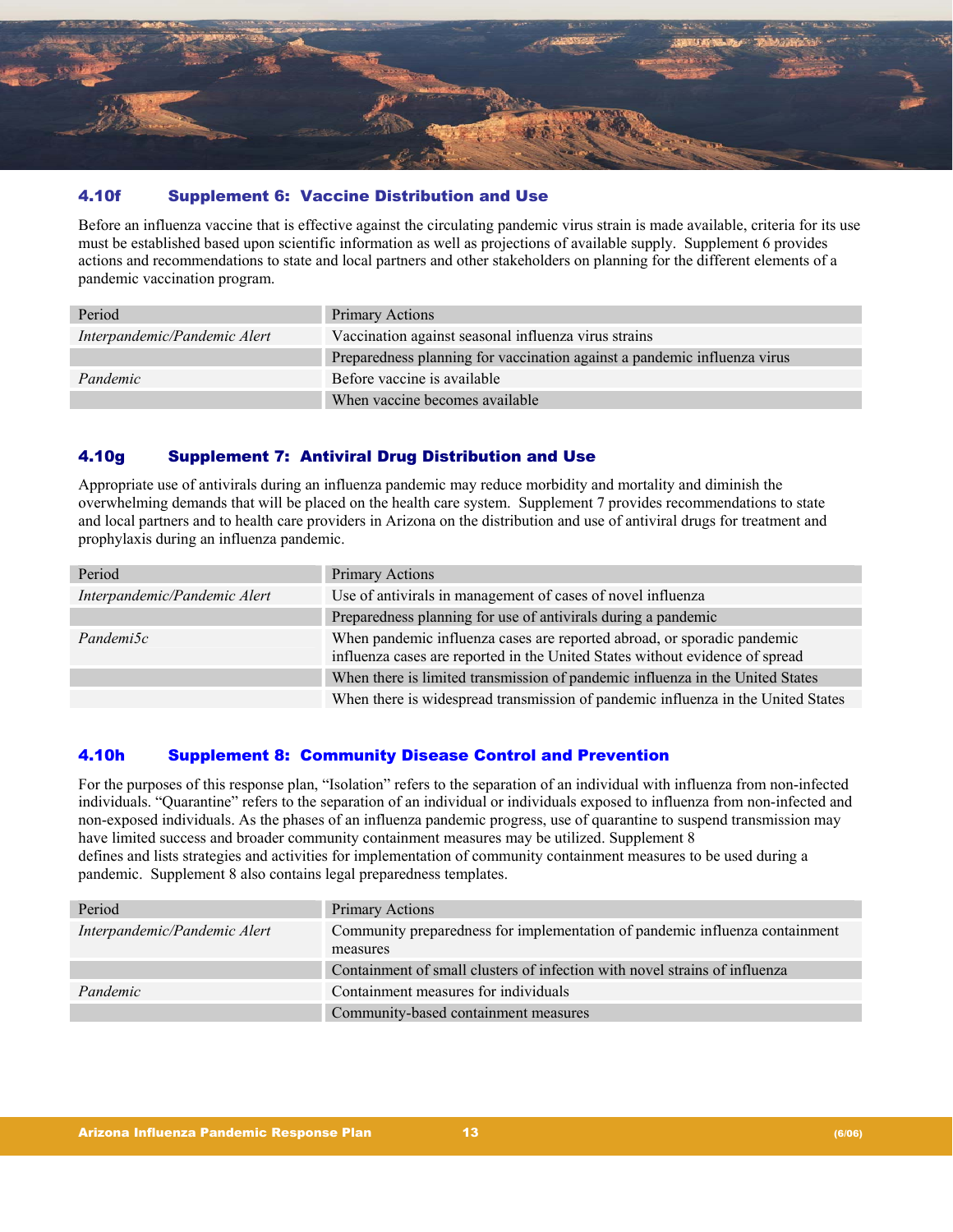

# 4.10i Supplement 9: Managing Travel-Related Risk of Disease Transmission

In a world of modern air travel and a relatively short incubation period of the influenza virus disease spread will likely be rapid during an influenza pandemic. Supplement 9 details travel-related containment strategies and activities to be used during different phases of an influenza pandemic.

| Period                       | <b>Primary Actions</b>                                                          |
|------------------------------|---------------------------------------------------------------------------------|
| Interpandemic/Pandemic Alert | Preparedness for implementation of travel-related containment measures          |
|                              | Health information for travelers                                                |
|                              | Evaluation of travel-related cases of infection with novel strains of influenza |
|                              | Preventing the importation of infected birds and animals                        |
| Pandemic                     | Travel-related containment measures                                             |
|                              | De-escalation of travel-related control measures                                |

# 4.10j Supplement 10: Public Health Communications

Solid tools and approaches of proven risk communication methods are an essential component to education and action by all affected during an influenza pandemic. The overarching goal of the Communications Strategy is to provide timely, accurate and pertinent information to the public and other stakeholders. Supplement 10 covers education and information dissemination to the general public, health care providers, response agencies and organizations, community leaders, and other groups of individuals.

| Period                       | <b>Primary Actions</b>                                                                                                                               |  |
|------------------------------|------------------------------------------------------------------------------------------------------------------------------------------------------|--|
| Interpandemic/Pandemic Alert | Assessing communication capacity and needs                                                                                                           |  |
|                              | Conducting collaborative planning                                                                                                                    |  |
|                              | Developing and testing standard state and local procedures for disseminating<br>information                                                          |  |
|                              | Developing, testing and disseminating locally tailored Interpandemic messages and<br>materials                                                       |  |
| Pandemic                     | Activating emergency communications plans                                                                                                            |  |
|                              | Refining and delivering messages                                                                                                                     |  |
|                              | Providing timely, accurate information                                                                                                               |  |
|                              | Providing coordinated communications leadership across jurisdictional tiers (e.g.<br>local, regional, state, national)                               |  |
|                              | Promptly addressing rumors, misperceptions, stigmatization and unrealistic<br>expectations about the capacity of public and private health providers |  |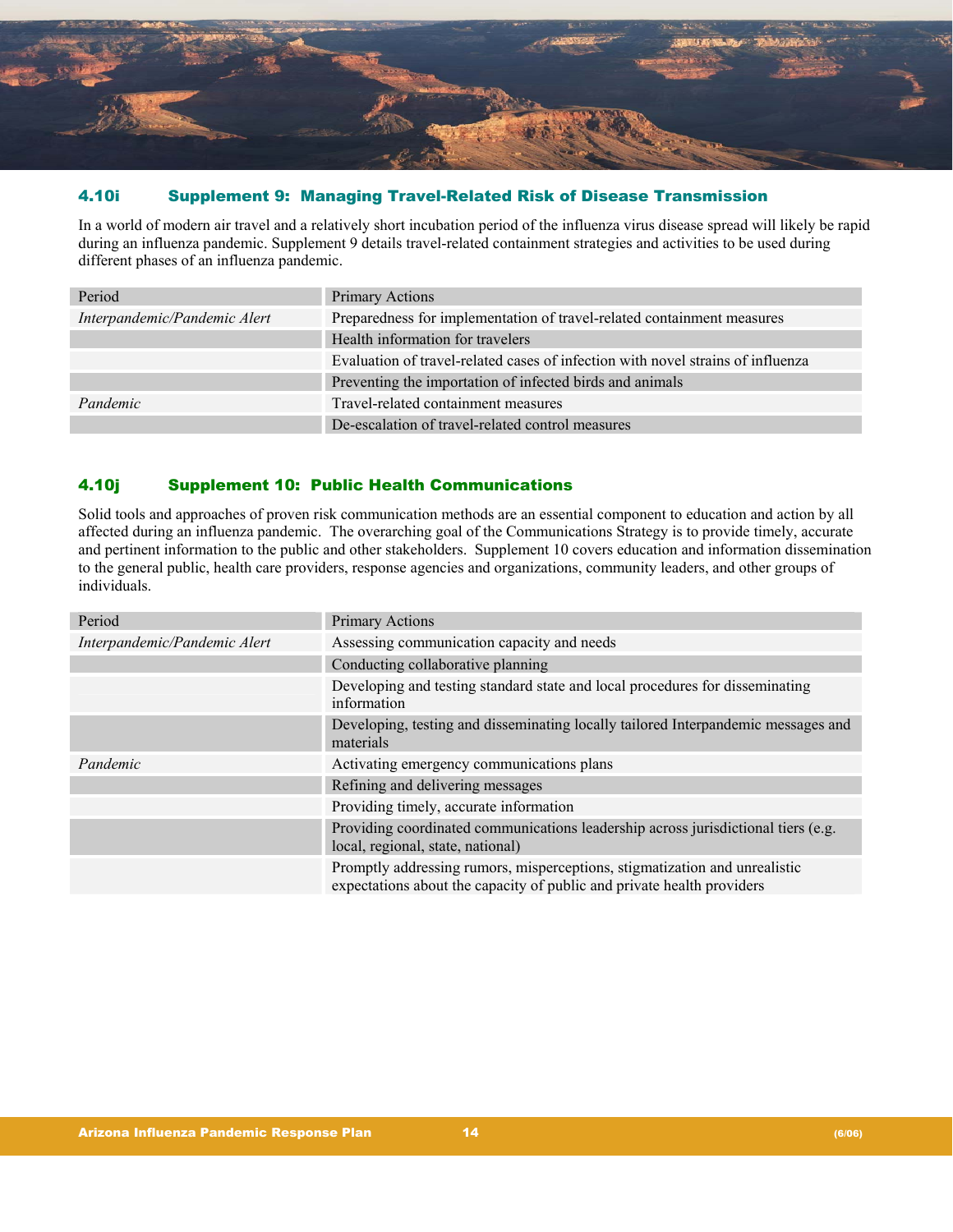

# 4.10k Supplement 11: Workforce Support: Psychosocial Considerations and Information Needs

The response to an influenza pandemic will pose substantial physical, personal, social and emotional challenges to health care providers, public health officials and other essential service workers. Supplement 11 addresses the psychological and social ("psychosocial") needs of the occupational groups that will participate in the Arizona response to an influenza pandemic.

| Period                       | Primary Actions                                 |  |
|------------------------------|-------------------------------------------------|--|
| Interpandemic/Pandemic Alert | Institutionalizing psychosocial support systems |  |
|                              | Preparing workforce support materials           |  |
|                              | Developing workforce resilience programs        |  |
| Pandemic                     | Delivering psychosocial support services        |  |
|                              | Providing information to responders             |  |
|                              | Implementing workforce resilience programs      |  |

# 4.10l Supplement 12: Influenza Pandemic Information Management

Public Health Informatics is the systemic study of information in the public health system. Specifically, how it is captured, retrieved and used in making decisions as well as the tools and methods used to manage this information and support decisions. Supplement 12 describes the role and activities for informatics systems that support surveillance, vaccine and pharmaceutical delivery, emergency response and communications needs during an influenza pandemic.

| Period                       | <b>Primary Actions</b>                                                        |  |  |
|------------------------------|-------------------------------------------------------------------------------|--|--|
| Interpandemic/Pandemic Alert | Enhance and continue use of electronic surveillance systems                   |  |  |
|                              | Maintain public information on AZ 211                                         |  |  |
|                              | Conduct inventory of all equipment and information gathering/tracking systems |  |  |
|                              | Test alerting and communications systems                                      |  |  |
|                              | Prepare for Health Emergency Operations Center operations                     |  |  |
| Pandemic                     | Use of event-specific collaborative communication portals                     |  |  |
|                              | Activate identified volunteers                                                |  |  |
|                              | Maintain communication of Health Emergency Operations Center with State       |  |  |
|                              | <b>Emergency Operations Center</b>                                            |  |  |
|                              | Continue use of Health Alert Network notifications and communications         |  |  |

# 4.10m Supplement 13: Guidance for County and Tribal Health Departments

Supplement 13 is a guidance document designed to assist county and tribal health departments in detailing the local health responsibilities during an influenza pandemic in accordance with the Arizona Influenza Pandemic Response Plan.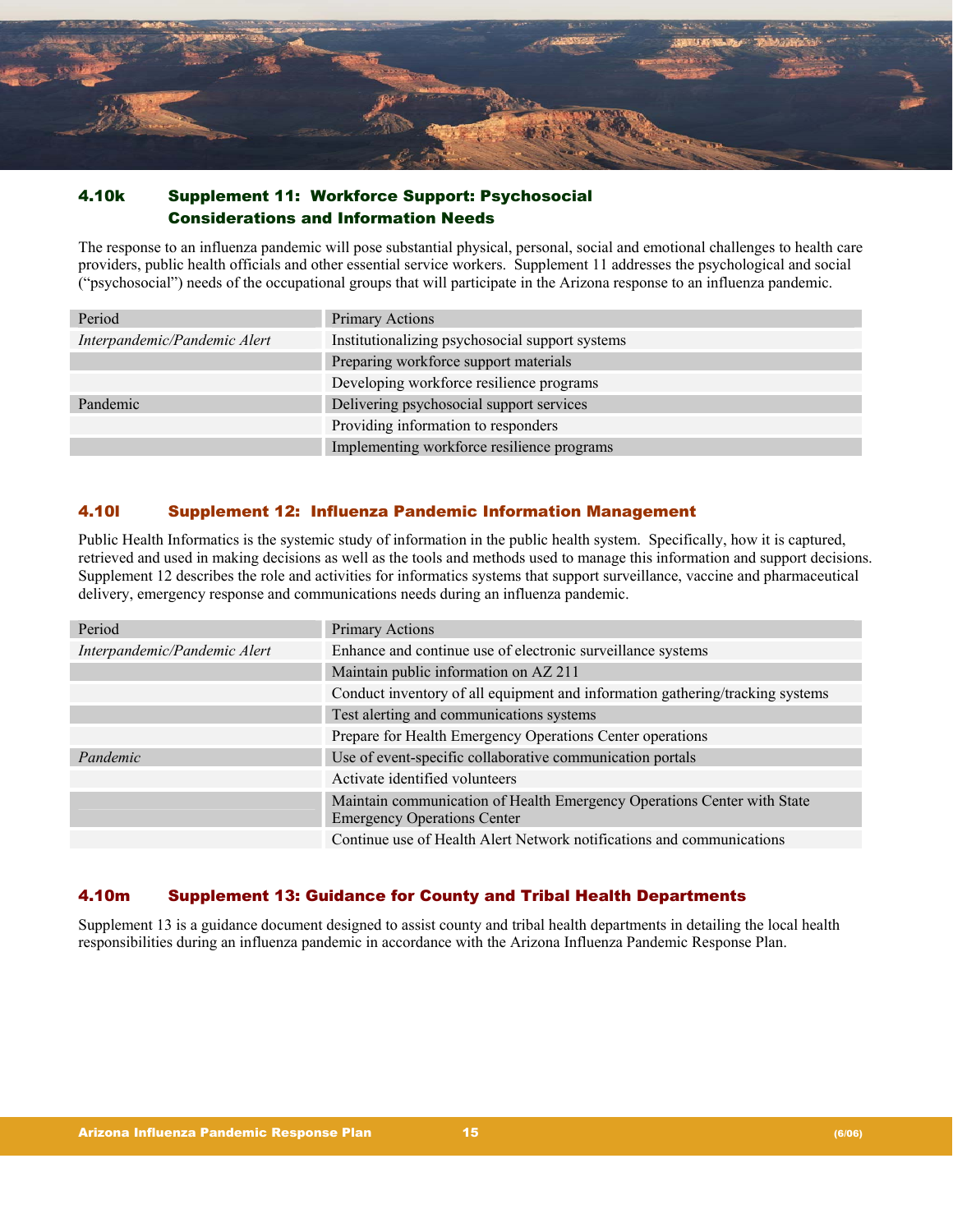

# 4.11 Ethical Considerations



In a situation such as an influenza pandemic, there will likely be a shortage of medical personnel and resources such as vaccines, antivirals and hospital bed space. Under these conditions, ethical considerations become apparent as decisions regarding which persons receive the scarce resources must be made. In addition, enforcing isolation and quarantine measures and anticipating the amount of risk medical personnel are willing to take, are issues that also involve ethical components such as civil liberties and professional codes of conduct.

Processes and policies for these and other areas should be carefully considered and fairly implemented. Close collaboration with community leaders and the Department's legal council in developing these approaches is essential. Public education programs covering the rationale for such decisions can improve their effectiveness.

# 5.0 Organizational Roles and Responsibilities

#### 5.1 State Government

#### *State Board of Pharmacy*

• Provide guidance regarding proper certification and utilization of pharmacists in an emergency response (ex. mass vaccination clinics)

#### *Arizona Department of Economic Security*

• CPS program-assist with the placement of orphans in foster care

#### 5.2 Local Government

#### *County Emergency Management*

- Operate the County Emergency Operations Center (CEOC)
- Maintain contact with the State Emergency Operations Center (SEOC)

#### *County Health Departments*

- Recruit sentinel sites and other reporting sources as appropriate to the pandemic phase/level
- Ensure timely and consistent reporting from sentinel sites and other reporting sources
- Provide county surveillance information to state surveillance personnel; maintain regular communications with state surveillance personnel
- Conduct additional primary surveillance as needed
- Set-up and administer mass vaccination sites
- Implement Isolation and Quarantine as needed

#### *Metropolitan Medical Response System (MMRS)*

- Administer vaccine to first responder and law enforcement communities
- Assist in providing PPE to first responder and law enforcement personnel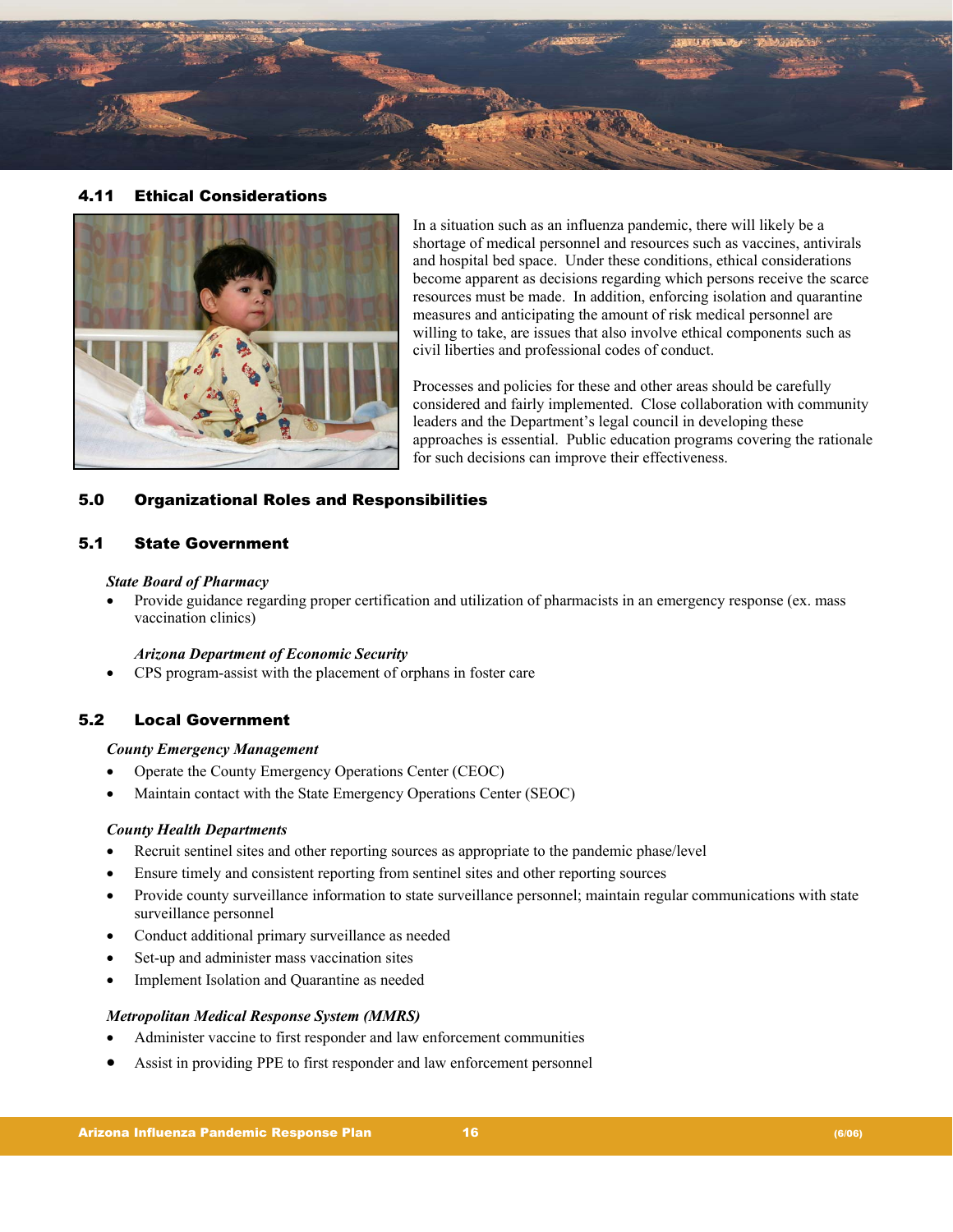

# 5.3 Federal Government

#### *Centers for Disease Control and Prevention*

- Provide on-going surveillance updates and guidance
- Provide criteria for influenza vaccine and antiviral use
- Provide local assistance as requested
- Consult with vaccine and antiviral manufacturers on availability
- Investigate alternative resources (manufacturers) of vaccine and antivirals

#### *Indian Health Service (IHS)*

#### **IHS Area Offices**

- Work with ADHS, tribes and counties in influenza pandemic response planning
- Supply framework and oversight for Service Units in developing their influenza pandemic response plans
- Provide behavioral health support to service unit patients and hospital staff as needed
- Translation of patient and visitor information (if needed) for service units
- Provide training to service units to enable them to develop their own programs
- Consult with tribes to provide guidance, oversight, and implementation of quarantine on tribal lands

#### **IHS Service Units**

- Prepare their individual influenza pandemic response plans that address the following criteria:
	- o Hospital Surveillance
	- o Communications
	- o Triage, clinical evaluation and admission procedures
	- o Triggers for surge capacity
	- o Prioritization of vaccine administration
	- o Education and training for hospital personnel
	- o How the facility will participate in the community plan for distribution of vaccine or antiviral drugs
	- o Security
	- o Mortuary Issues
	- o Occupational Health Issues

#### *Food and Drug Administration*

• Oversee the safety and viability of vaccines and pharmaceuticals

#### 5.4 Private Organizations/Volunteer Organizations

• Supply resources and volunteers for mass dispensing sites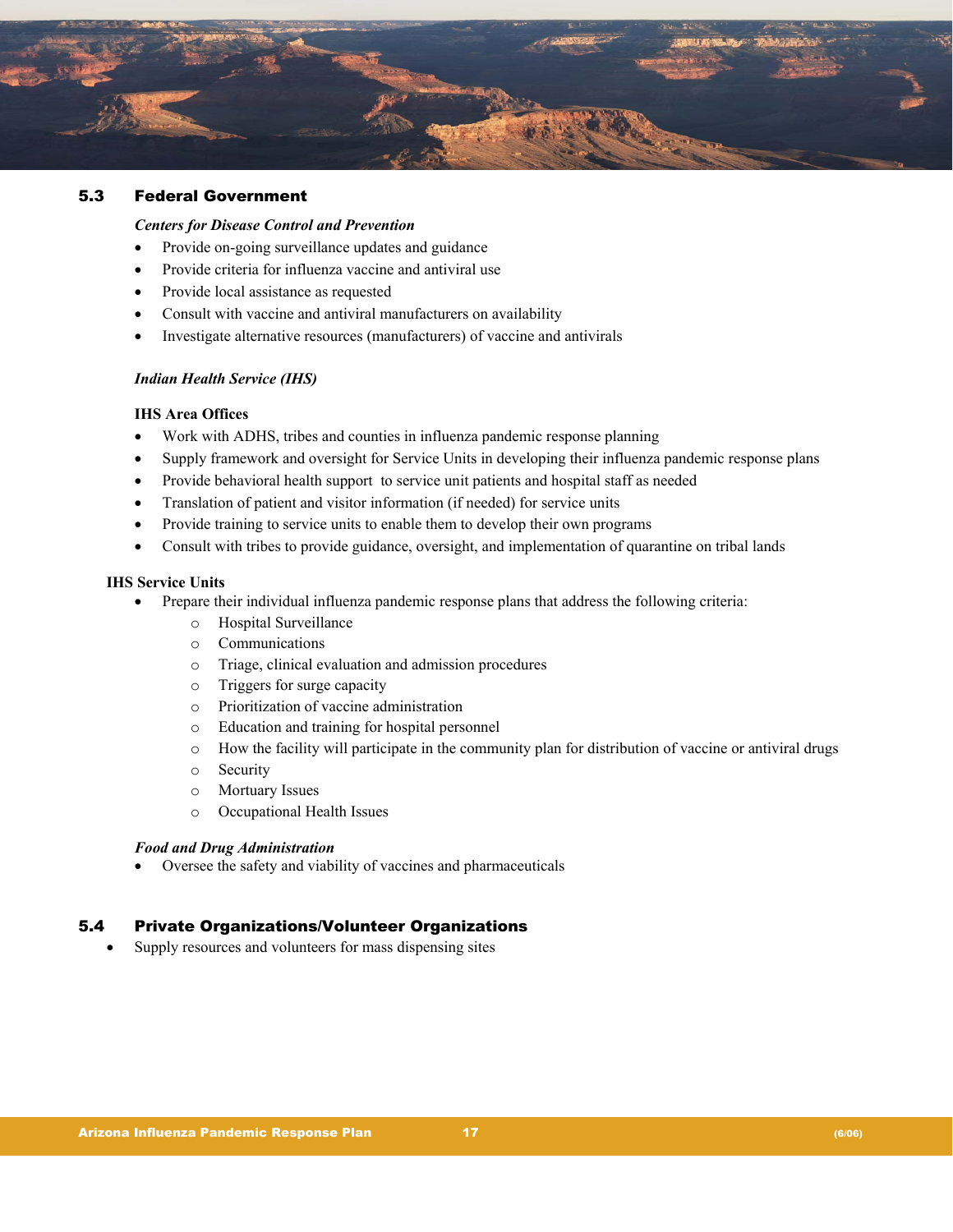

# 6.0 Appendices

- A. List of Acronyms
- B. World Health Organization (WHO) Pandemic Phases 2005
- C. PHIMS Description & Organizational Chart
- D. Legal Authorities

# 7.0 Response Activity Supplements

- 1. Surveillance and Epidemiology
- 2. Laboratory Diagnostics
- 3. Health Care Coordination and Surge Capacity
- 4. Infection Control
- 5. Clinical Guidelines
- 6. Vaccine Distribution and Use
- 7. Antiviral Drug Distribution and Use
- 8. Community Disease Control and Prevention
- 9. Managing Travel-Related Risk of Disease Transmission
- 10. Public Health Communications
- 11. Workforce Support: Psychosocial Considerations and Information Needs
- 12. Influenza Pandemic Information Management
- 13. Guidance for County and Tribal Health Departments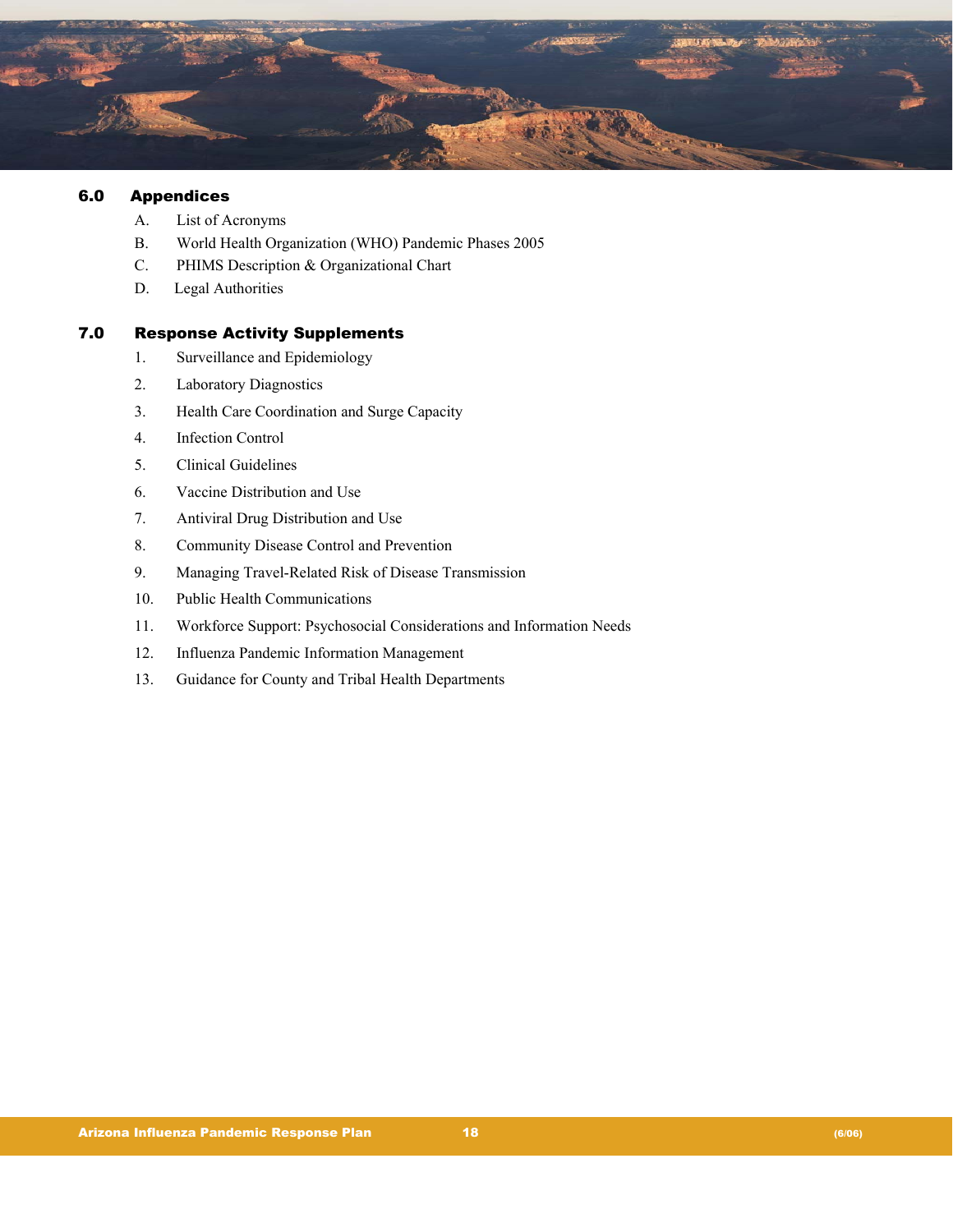

# APPENDIX A **List Of Acronyms**

**AAC –** Arizona Administrative Code **ADEM –** Arizona Division of Emergency Management **ADES –** Arizona Department of Economic Security **ADHS –** Arizona Department of Health Services **AEFI –** Adverse Events Following Immunization **AH1, AH3, AH5, AH7 –** Types of Influenza A Virus (H=Hemagglutinin) **AIPO –** Arizona Immunization Program Office **AOMA** – Arizona Osteopathic Medical Association **APHIS –** Animal and Plant Health Inspection Service **ARMA –** Arizona Medical Association **ARC** – American Red Cross **ARS –** Arizona Revised Statutes **ASIIS –** Arizona State Immunization Information System **ASL –** Arizona State Public Health Laboratory **AZ211** – Arizona 2-1-1 Online **AzVOAD –** Arizona Voluntary Organizations Active in Disasters **AzVOL** – Arizona Veterinary Diagnostic Laboratory **BCP –** Business Continuity Plan **BEPR –** Bureau of Emergency Preparedness and Response **BSL –** Laboratory Biosafety Level **CBER –** Center for Biologics Evaluation and Research **CBRNE** – Chemical Biological Radiological Nuclear Explosive **CDC –** Centers for Disease Control and Prevention **CEOC –** County Emergency Operations Center **CHC –** Community Health Center **CHD** – County Health Department **CIR** – Community Information and Referral **CISA** – Clinical Immunization Safety Assessment **CISM –** Critical Incident Stress Management **CSTE –** Council of State and Territorial Epidemiologists **DBHS –** Division of Behavioral Health Services **DMAT** – Disaster Medical Assistance Teams **DMORT** – Disaster Mortuary Operational Response Teams **DOD** – Department of Defense **EAP** - Employee Assistance Program **EDC -** Epidemiology and Disease Control **EDR** – Electronic Death Registration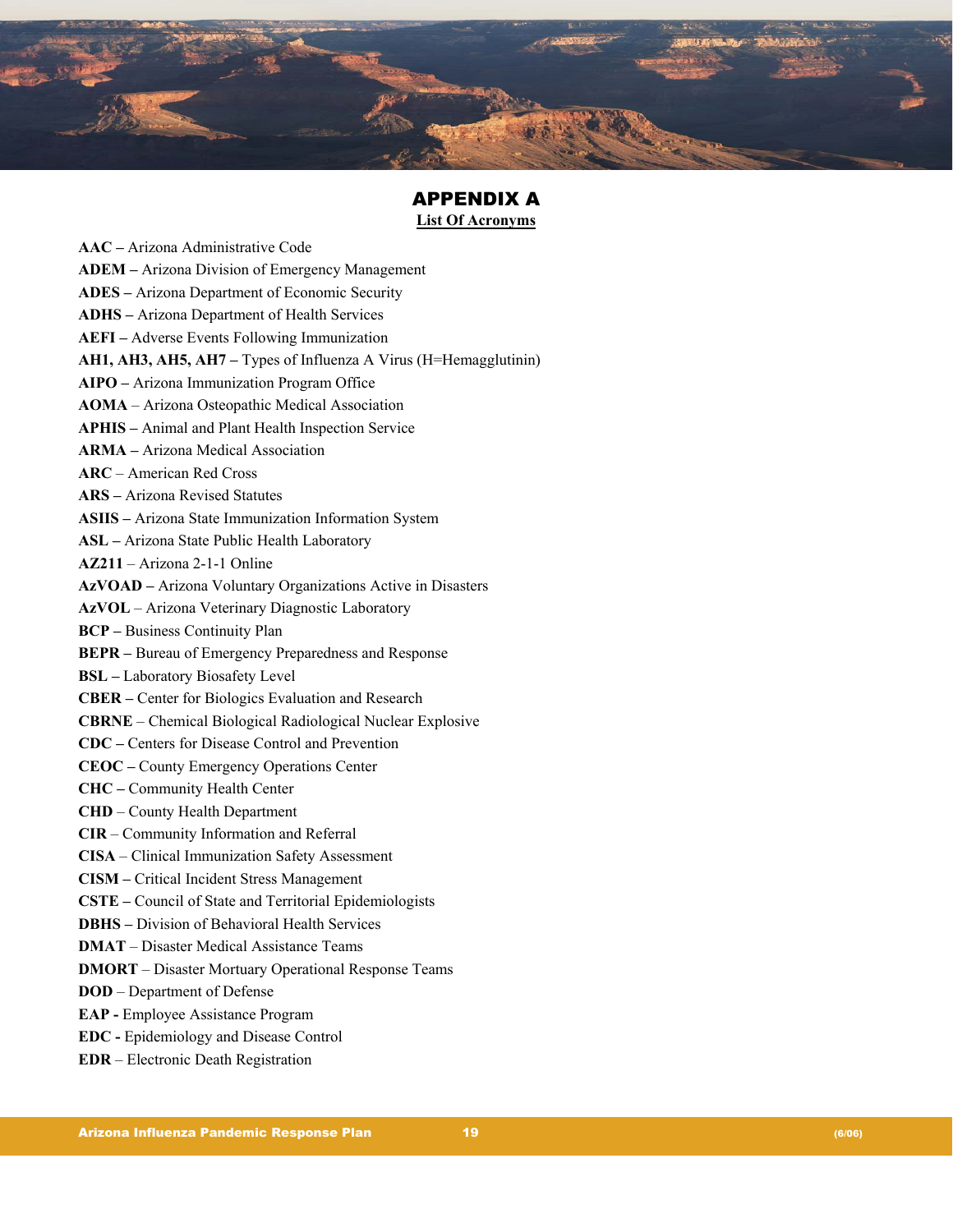

**EIP –** Emerging Infections Program **ELR –** Electronic Laboratory Reporting **EMSCOM** – Emergency Medical Systems Communications **EPA –** Environmental Protection Agency **EPI-X –** Epidemic Information Exchange **ESAR-VHP –** Emergency System for the Advanced Reporting of Volunteer Health Professionals **EMS –** Emergency Medical Services **EWIDS –** Early Warning Infectious Disease Surveillance **FEMA –** Federal Emergency Management Agency **FDA –** Food and Drug Administration **H5-N1 –** Avian Influenza A **HAN –** Health Alert Network **HAZMAT** – Hazardous Materials **HEICS** – Hospital Emergency Incident Command System **HHS –** U.S. Department of Health and Human Services **HPAI –** Highly Pathogenic Avian Influenza **IDES-** Infectious Disease Epidemiology Section **HEOC –** Health Emergency Operations Center **HI –** Hemagglutination Inhibition **ICS** – Incident Command System **IDES –** Infectious Disease Epidemiology Section **ILI –** Influenza Like Illness **IHS** – Indian Health Service **IND –** Investigational New Drug **IRB –** Institutional Review Board **ITCA –** Intertribal Council of Arizona **ITS –** Information Technology Services **JENC –** Joint Emergency News Center **JIC –** Joint Information Center **JTF-CS** – Joint Task Force Civil Support **KAB** – Knowledge, Attitude and Beliefs **LHD –** Local Health Department **LIMS –** Laboratory Information Management System **LITS –** Laboratory Information Tracking System **MAM –** MEDSIS Arbovirus Module **MEDSIS –** Medical Electronic Disease Surveillance Intelligence System **MMRS –** Metropolitan Medical Response System **NCHS –** National Center for Health Statistics **NDMS –** National Disaster Medical System **NIMS** – National Incident Management System **NMRT** – National Medical Response Team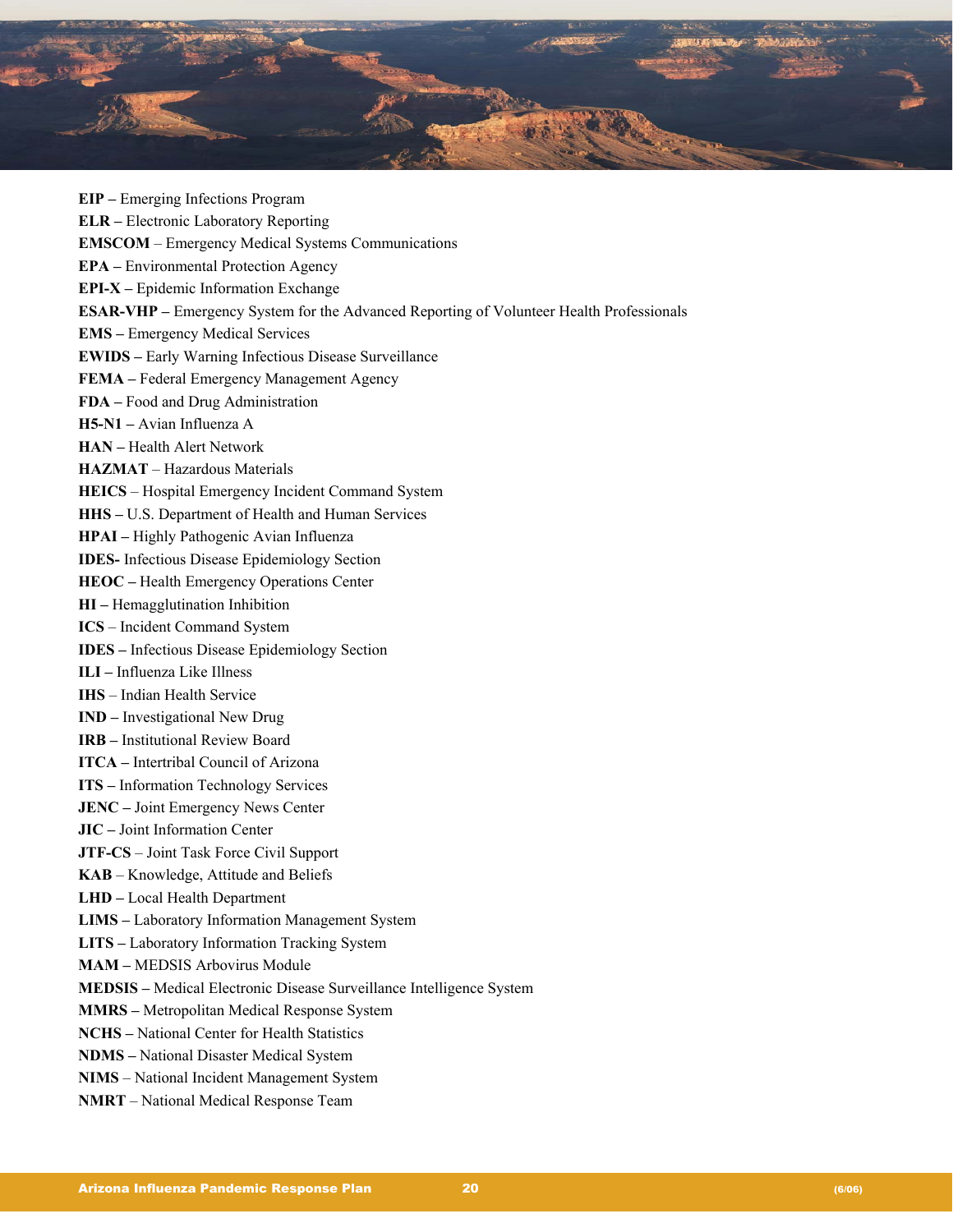

**NNDSS** – National Notifiable Disease Surveillance System **NRDMS –** National Retail Data Monitoring System **NREVSS –** National Respiratory and Enteric Virus Surveillance **NRP –** National Response Plan **NVPO** – National Vaccine Program Office **NVSN –** New Vaccine Surveillance Network **OEP –** Office of Emergency Preparedness **OIDS –** Office of Infectious Disease Services **OTC** – Over the Counter **PHILS –** Public Health Information System **PHIMS** – Public Health Incident Management System **PIO-** Public Information Officer **PPE –** Personal Protective Equipment **Q & A** – Question and Answer(s) **RACES** – Radio Amateur Civil Emergency Service **RBHA –** Regional Behavioral Health Authority **RRT** – Rapid Response Team **RT - PCR –** Real Time - Polymerase Chain Reaction **SARS –** Severe Acute Respiratory Syndrome **SEOC –** State Emergency Operations Center **SERRP –** State Emergency Response and Recovery Plan **SIREN –** Secure Integrated Response Electronic Notification **SNS –** Strategic National Stockpile **UA –** University of Arizona **USDA –** United States Department of Agriculture **USNORTHCO**M – United States Northern Command **USPS –** United States Public Health Service **VA –** Veterans Administration **VACMAN –** Vaccine Management System **VAERS –** Vaccine Adverse Event Reporting System **VAPPC** – Vaccine and Antiviral Prioritization Policy Committee **VFC –** Vaccines For Children Program **VS –** Veterinary Services **WHO –** World Health Organization **WMD** - Weapons of Mass Destruction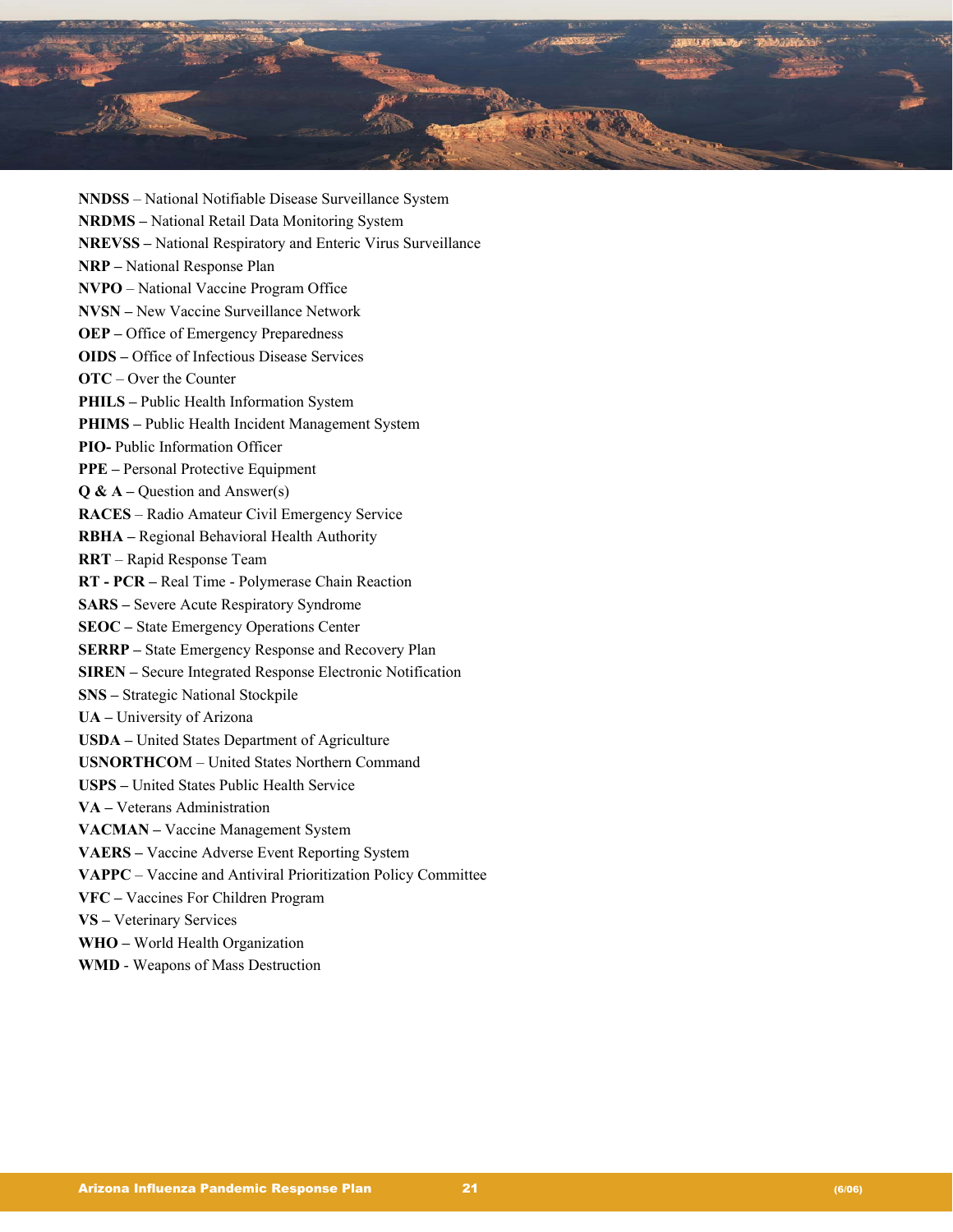

# APPENDIX B

#### New World Health Organization (WHO) Pandemic Phases – May 2005

#### **Interpandemic Period** –

#### Phase 1

No new influenza virus subtypes have been detected in humans. An influenza virus subtype that has caused human infection may be present in animals. If present in animals, the risk of human infection or disease is considered to be low.

#### Phase 2

No new influenza virus subtypes have been detected in humans. However, a circulating animal influenza virus subtype poses a substantial risk of human disease.

#### **Pandemic Alert Period** –

Phase 3

Human infections with a new subtype, but no human-to-human spread or at most rare instances of spread to a close contact.

#### Phase 4

Small cluster(s) with human-to-human transmission but spread is highly localized, suggesting that the virus is not well adapted to humans.

#### Phase 5

Larger cluster(s) but human-to-human spread still localized, suggesting that the virus is becoming increasingly better adapted to humans, but may not yet be fully transmissible (substantial pandemic risk)

#### **Pandemic period** -

Phase 6

Pandemic phase increased and sustained transmission in general population.

#### **Postpandemic period –**

Return to interpandemic period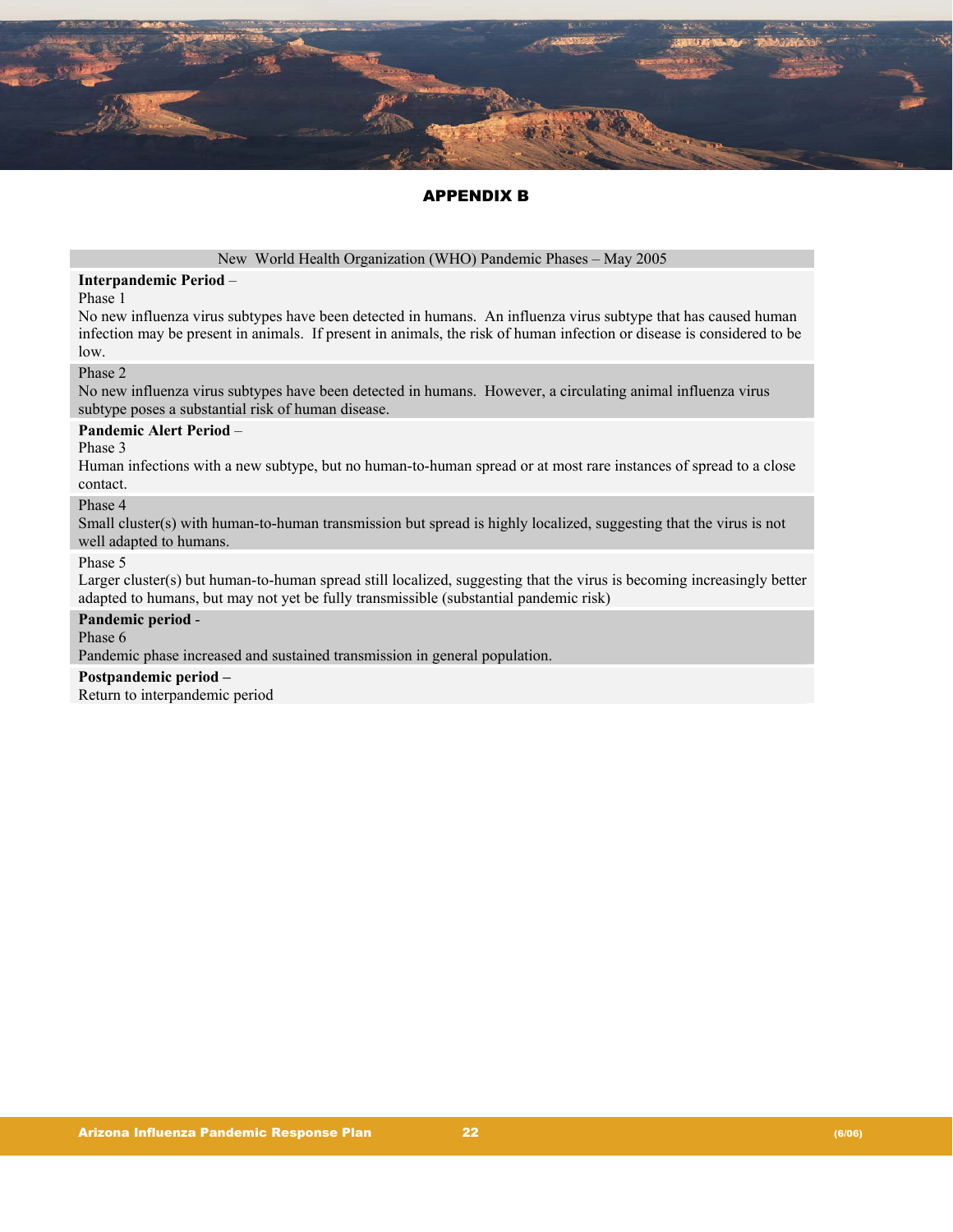

# APPENDIX C **PHIMS Organization**

The **Public Health Incident Management System (PHIMS)** is the Department's Incident Management System. It is an organizational framework within which the Department responds to an emergency that is consistent with the National Incident Management System (NIMS). During an emergency, Department resources such as personnel and supplies as well as activities, may need to be mobilized across programs. The PHIMS response utilizes a structure that fosters communications between the tactical (front line responders) and through a chain-of-command. This structure is NIMS compliant.

## **PHIMS Staff**

*(See the Influenza Pandemic PHIMS Response Organizational Chart located after this introduction as a visual example)*

The **Agency Administrator** consists of the Department Director or their designee who oversees the response. A **Public Policy Advisory Group** may be assembled as needed and is comprised of selected Department Response Sector Leaders (Division Directors, Bureau and Office Chiefs) to assist the Agency Administrator in developing public policy recommendations. The Agency Administrator then assigns an **Incident Commander** who is responsible for managing the Department's response activities by coordinating the Operations, Planning, Logistics and Finance/Administration sections. In addition, this individual develops the Public Health Incident Action Plan (IAP) in conjunction with the Planning Section

The Incident Commander is supported by a command staff that is represented by the State Epidemiologist, Information Officer, Liaison Officer, Safety Officer and a Chief for each of the Operations, Planning, Logistics and Finance/Administration sections.

The PHIMS **Command Staff** is comprised of an **Information Officer**, **Liaison Officer** and a **Safety Officer**. The Information Officer develops material, has it reviewed internally and releases it to the media. The Liaison Officer maintains relations between the Department and outside agencies and the Safety Officer oversees the safety of the response.

The **PHIMS General Staff** includes Operations, Planning, Logistics, and Finance/Administrative responsibilities. These responsibilities remain with the Incident Commander (IC) until they are assigned to other individuals. When the Operations, Planning, Logistics or Finance/Administrative responsibilities are established as separate functions under the IC, they are managed by a section chief and can be supported by other functional units (Group Supervisors and Unit Leads)

- The **Operations** Staff is responsible for carrying out the response activities described in the Incident Action Plan (IAP). The Operations Section Chief coordinates Operation Section activities and has primary responsibility for receiving and implementing the IAP. The Operations Section Chief reports to the Incident Commander and determines the required resources and organizational structure within the Operations Section. Here are some examples of activities that the Operations Section might be involved in:
	- Conduct human case surveillance and characterize an outbreak
	- Conduct human case follow-up
	- Disseminate data (cases, geographical distribution)
	- Handle public, media and health care provider inquiries
	- Develop messages covering clinical information and prevention
	- Oversee funding to counties for activities
	- Make regular updates to local health departments
	- $\blacksquare$  Identify need and broker vaccine/antivirals
	- Provide Behavioral Health Services to ADHS staff
	- Determine needs of Arizona hospitals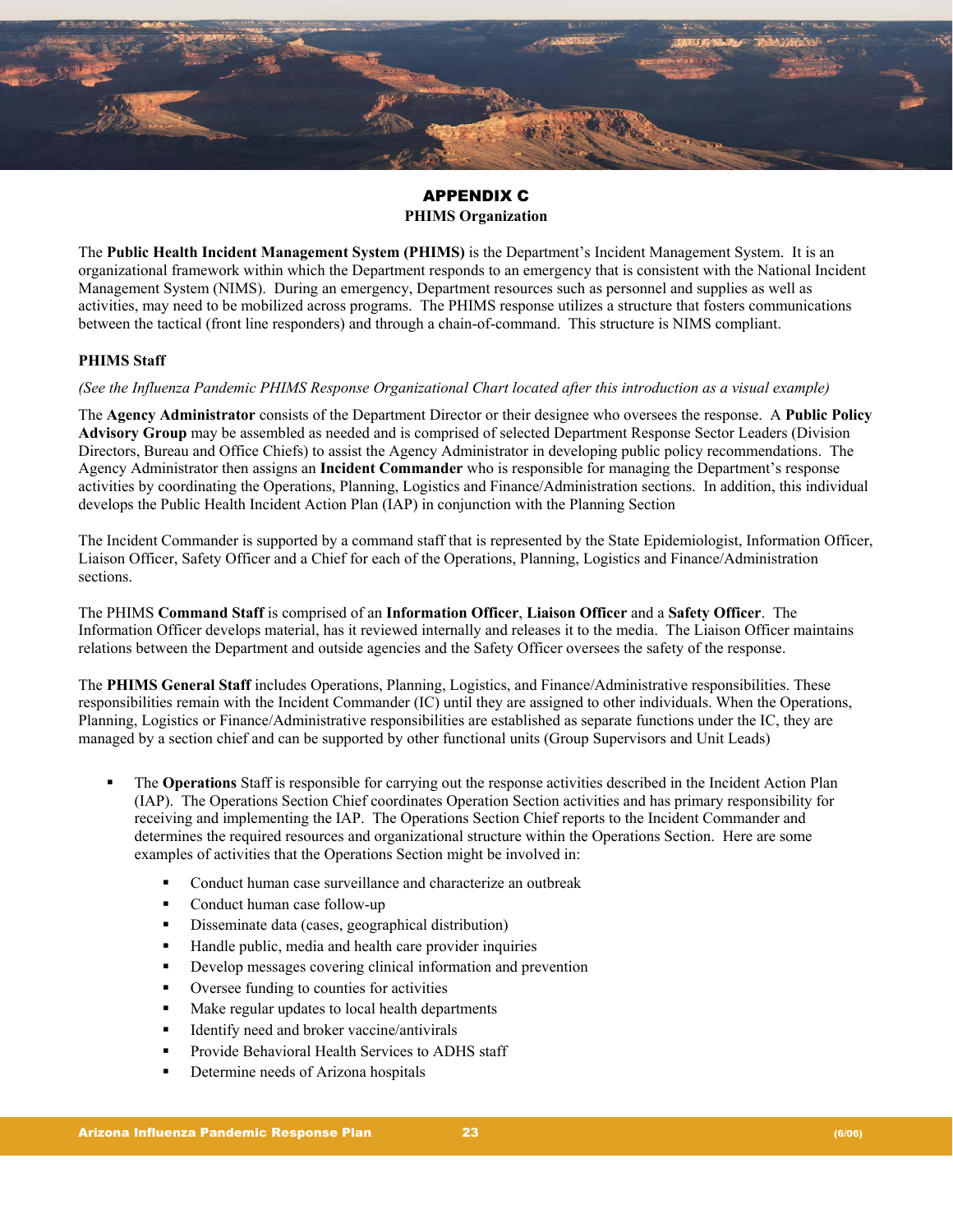

- The **Planning** Staff is responsible for the collection, evaluation, dissemination and use of information about the development of the incident and status of resources. This section's responsibilities also include creation of the Incident Action Plan (IAP) which defines the response activities and resource utilizations for a specified time period.
	- Development of IAP
	- Compilation of PHIMS Updates/Briefs into the weekly/daily Situation Report
	- Reports to the Governor's Office
- The **Logistics** Staff is responsible for providing additional facilities, services, and materials for the incident response.
	- Additional equipment for HEOC, Communications, Call Center, etc.
	- **Facilities**
	- Personnel (above and beyond routine need)
- The **Finance and Administration** Staff is responsible for all financial, administrative, and cost analysis aspects of the incident.
	- **Procurement of items/services**
	- Maintenance of contracts

The modular organization of PHIMS allows responders to scale their efforts and apply the parts of the PHIMS structure that best meet the demands of the incident. For example, many incidents will never require the activation of Planning, Logistics, or Finance/Administration Sections, while others, such as influenza pandemic, will require some or all of them to be established.

Communications occurs across groups, but also comes directly to one's supervisor and subsequently to the Section Chiefs and Command Staff. The Section Chiefs and Command Staff meet as needed to use information to make decisions. Information from these meetings and regular updates are incorporated into Situation Reports that are disseminated by e-mail to the entire response network to keep everyone up to date and anticipate future issues.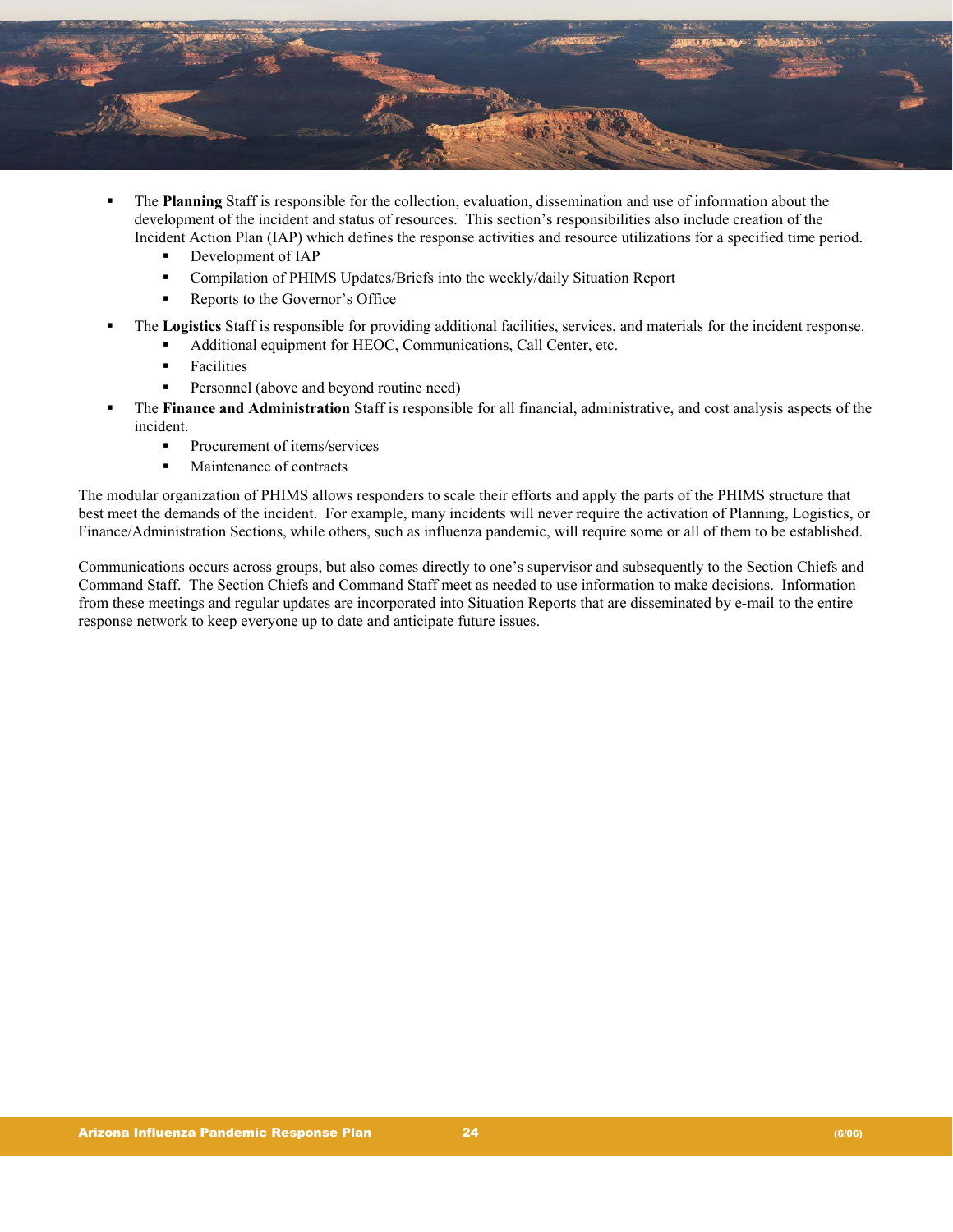# PHIMS – INFLUENZA PANDEMIC

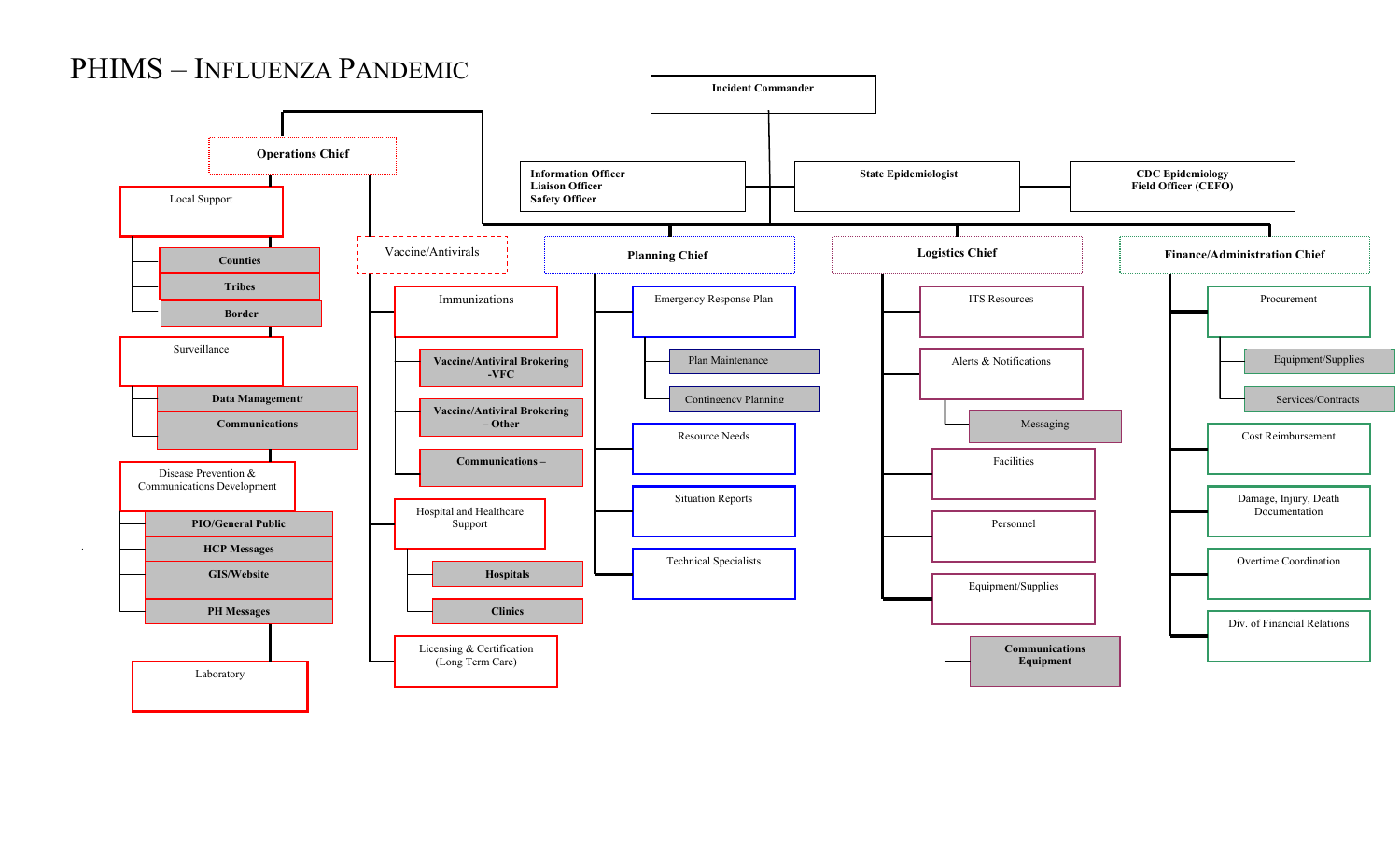

# APPENDIX D **Legal Authorities**

| STATUTORY AUTHORITY            |                                  |                |                                                                                                                                                                                                                                                                                                                                                                                                                                                                                                                                        |  |
|--------------------------------|----------------------------------|----------------|----------------------------------------------------------------------------------------------------------------------------------------------------------------------------------------------------------------------------------------------------------------------------------------------------------------------------------------------------------------------------------------------------------------------------------------------------------------------------------------------------------------------------------------|--|
| <b>STATUTE</b>                 | <b>AGENCY</b>                    |                | <b>AUTHORITY</b>                                                                                                                                                                                                                                                                                                                                                                                                                                                                                                                       |  |
| U.S. Public Law 93-288         | <b>Federal Government</b>        | $\bullet$      | Provides authority to respond to<br>emergencies and provide assistance to<br>protect public health; implemented by<br>Federal Emergency Management Act                                                                                                                                                                                                                                                                                                                                                                                 |  |
| USC Title 42-264               | <b>Federal Government</b>        | $\bullet$      | Provides the U.S. Surgeon General the<br>authority to apprehend and examine<br>any individual(s) reasonably believed<br>to be infected with a communicable<br>disease for purposes of preventing the<br>introduction, transmission, or spread of<br>such communicable disease only:<br>if the person $(s)$ is moving or about<br>1.<br>to move from state to state.<br>if the person, upon examination, is<br>2.<br>found to be infected, he may be<br>detained for such time and in such<br>manner as may be reasonably<br>necessary. |  |
| USC Title 42-139 Sec.<br>14503 | <b>Federal Government</b>        | $\bullet$      | Liability protection for volunteers - No<br>volunteer of a non-profit organization<br>or governmental entity shall be liable<br>for harm caused by an act of omission<br>of the volunteer on behalf of the<br>organization or entity.                                                                                                                                                                                                                                                                                                  |  |
| ARS § 36-782                   | Governor                         | $\bullet$      | In consultation with the Director of<br>ADHS, may issue an enhanced<br>surveillance advisory.                                                                                                                                                                                                                                                                                                                                                                                                                                          |  |
| ARS § 35-192                   | Governor                         | $\bullet$      | Allows Governor to declare a state of<br>emergency.                                                                                                                                                                                                                                                                                                                                                                                                                                                                                    |  |
| ARS § 26-303                   | Governor                         | $\bullet$<br>٠ | Gives Governor authority over state<br>agencies and the right to exercise police<br>power.<br>Allows Governor to delegate authority<br>to adjutant general.                                                                                                                                                                                                                                                                                                                                                                            |  |
| ARS § 26-310                   | Division of Emergency Management | $\bullet$      | Allows any person holding any license,<br>certificate, or other permit issued by<br>any other state to render aid to meet the<br>emergency as fully as if such license<br>had been issued in this state.                                                                                                                                                                                                                                                                                                                               |  |
| ARS § 26-311                   | Division of Emergency Management | $\bullet$      | Protects state employees, volunteers,<br>and employees from other states<br>against liability claims while<br>performing duty's during a state of<br>emergency.                                                                                                                                                                                                                                                                                                                                                                        |  |